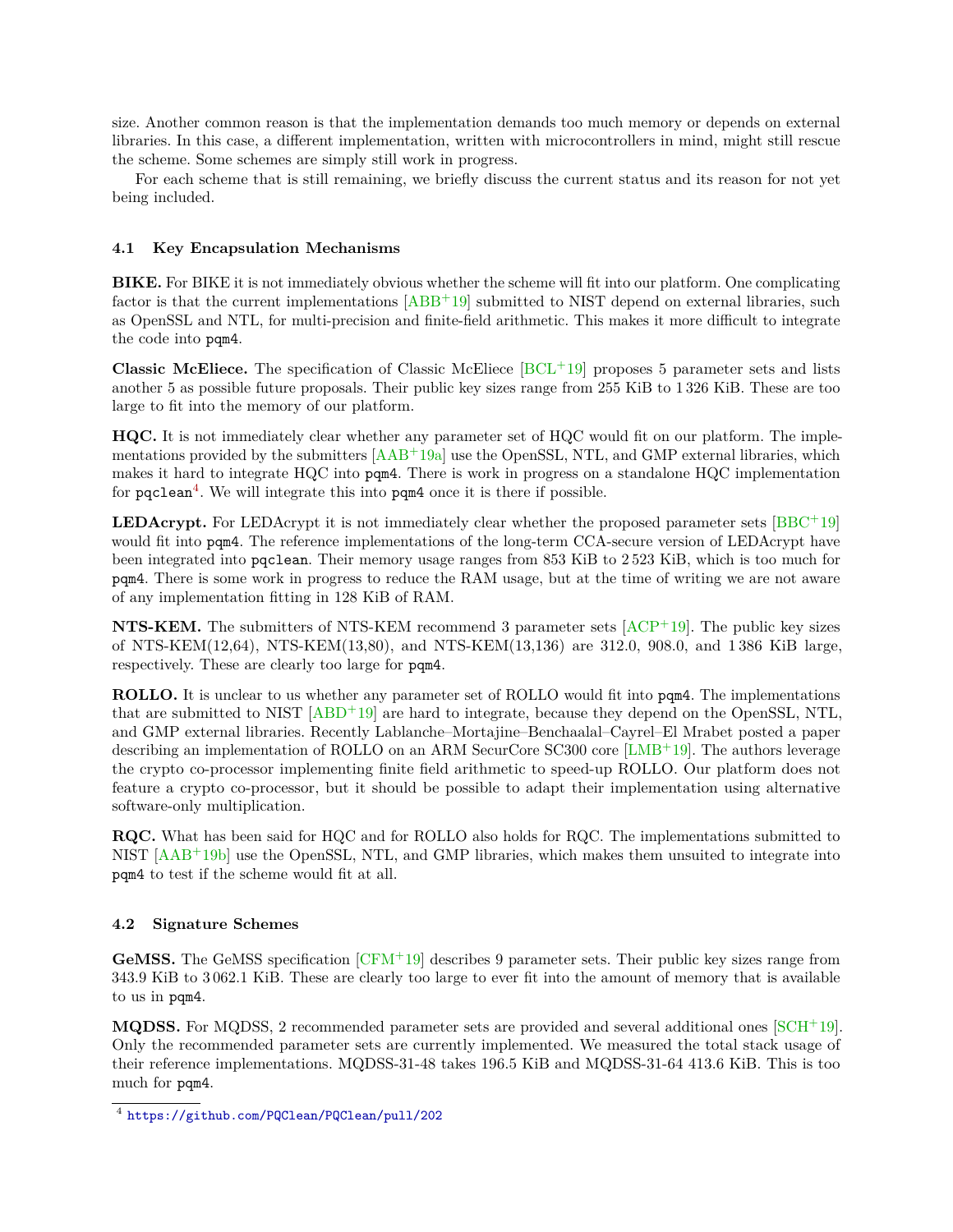<span id="page-6-0"></span>**Picnic.** The submitters of Picnic  $ZCD+19$  used the Valgrind software to profile the static and dynamic memory usage of their implementations. They measured the peak total memory usage for both reference and optimized implementations for all 9 parameter sets. For signing a message, the total ranges from 133.0 KiB to 32.9 MiB. Therefore there currently exists no Picnic implementation that would ft into pqm4.

**Rainbow.** The Rainbow specification  $[DCF+19]$  proposes 3 Rainbow variants, each with 3 different parameter sets. For standard Rainbow Ia, IIIc, and Vc, the public keys are 145.5, 693.9, and 1 665.5 KiB large, respectively. These keys are too large to ft into the memory of this platform. For both cyclic and compressed Rainbow Ia, IIIc, and Vc, the public keys are 56.7, 201.9, and 480.3 KiB. Only the frst parameter set could possible ft. However, together with a private key of 90.8 KiB and other variables, cyclic Rainbow Ia and its compressed variant still do not ft into memory.

#### **5 Results**

In this section we summarize the current results. It should be noted these numbers may change due to new improved implementations or due to improved new compiler versions. Hence we refer to the GitHub repository for the most recent numbers.

It should also be noted that these numbers should not be used directly for comparison, but merely to give an idea of an order of magnitude to see how practical a scheme could be in a microcontroller environment. There are many aspects that we do not consider that should be taken into account for a proper comparison, including, but not limited to, different NIST security levels, different computational assumptions, different security margins, constant-time versus non-constant-time implementations, and the fact that a reference implementation is explicitly not intended to be optimized.

#### **5.1 Speed**

Speed is measured in CPU clock cycles. We measure 100 executions per scheme and list the average value, the exceptions being the parameter sets of SIKE and SPHINCS+, for which we measured only a single execution for practical reasons. The GitHub repository also contains minimum and maximum values. For most schemes the cycle counts are very stable. Only the speed of schemes that use some form of rejection sampling varies widely.

| Scheme                         |           | Type Key Generation Encapsulation Decapsulation |            |            |
|--------------------------------|-----------|-------------------------------------------------|------------|------------|
| firesaber                      | m4        | 1448776                                         | 1786930    | 1853339    |
| frodokem640aes                 | m4        | 47050559                                        | 45 883 334 | 45 366 065 |
| frodokem640shake               | m4        | 79 331 373                                      | 79 745 404 | 79 231 474 |
| kyber1024                      | m4        | 1575052                                         | 1779848    | 1709348    |
| kyber512                       | m4        | 514291                                          | 652769     | 621 245    |
| kyber768                       | m4        | 976757                                          | 1 146 556  | 1094849    |
| lightsaber                     | m4        | 459965                                          | 651273     | 678810     |
| newhope1024cca                 | m4        | 1219908                                         | 1903231    | 1927505    |
| newhope1024cpa                 | m4        | 1 0 3 4 9 5 5                                   | 1495457    | 206 112    |
| ntruhps2048509                 | m4        | 77698713                                        | 645329     | 542439     |
| ntrubps2048677                 | m4        | 144 383 491                                     | 955902     | 836959     |
| ntruhps4096821                 | m4        | 211758452                                       | 1205662    | 1066879    |
| ntruhrss701                    | m4        | 154676705                                       | 402784     | 890231     |
| $r5n1-1$ kemcca-0d             | m4        | 5553096                                         | 4437003    | 5279762    |
| $r5n1-1$ kemcca-0d-sneik $ m4$ |           | 4690949                                         | 3270847    | 3650559    |
| $r5n1-3kemcca-0d$              | $\rm{m4}$ | 8891809                                         | 7424266    | 8449118    |
| $r5n1-3$ kemcca-0d-sneik $ m4$ |           | 7 809 290                                       | 6593661    | 7 101 979  |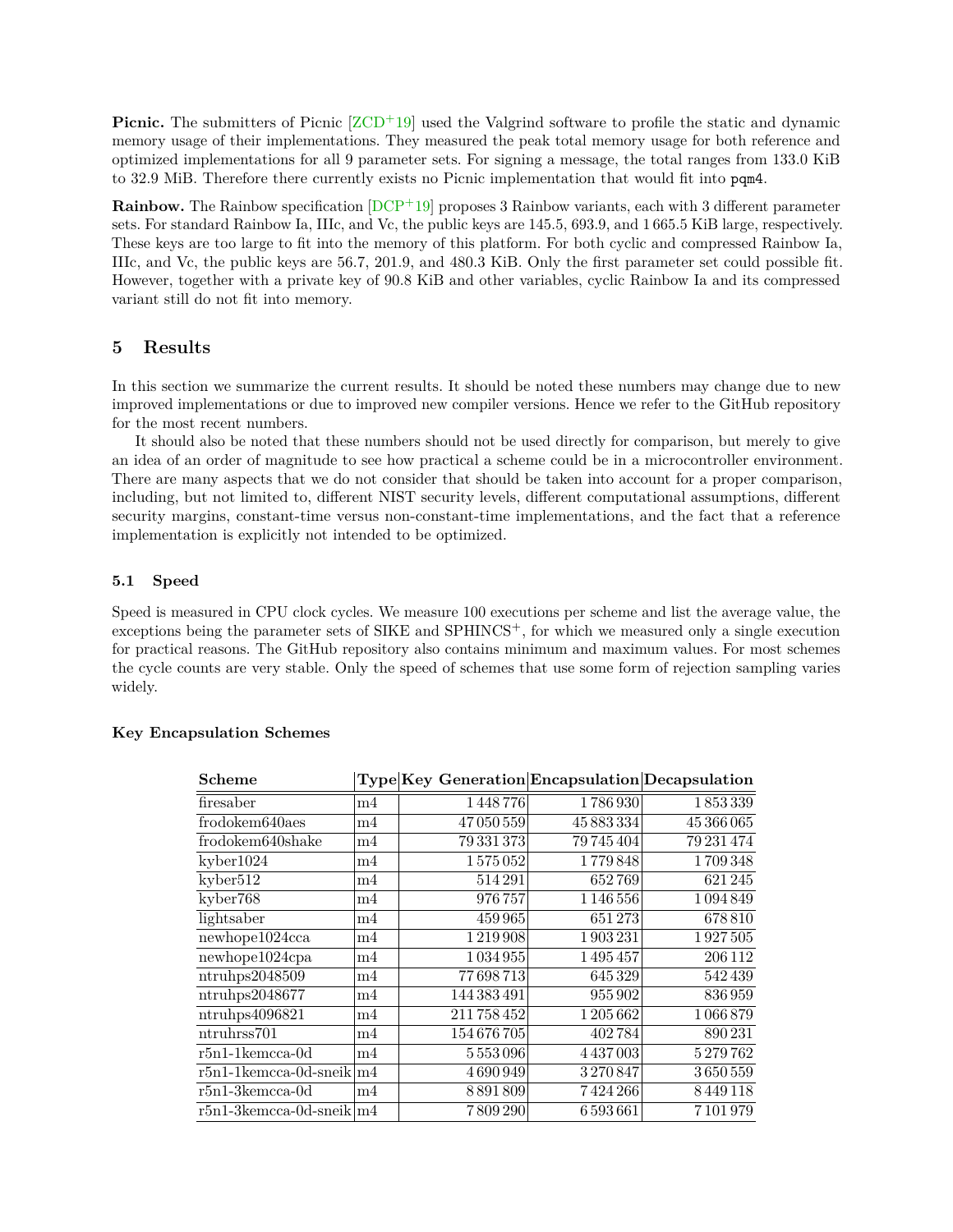| $r5n1-5$ kemcca-0d                  | m4                        | 32784752      | 21 838 175    | 25 468 525       |
|-------------------------------------|---------------------------|---------------|---------------|------------------|
| $r5n1-5$ kemcca-0d-sneik $ m4$      |                           | 30 314 113    | 19777686      | 21 557 440       |
| $r5nd-1$ kemcca- $0d$               | m <sub>4</sub>            | 304 296       | 456780        | 540076           |
| $r5nd-1$ kemcca-0d-sneik $ m4$      |                           | 194377        | 294350        | 348016           |
| $r5nd-1$ kemcca- $5d$               | m4                        | 341725        | 541305        | 724861           |
| $r5nd-1$ kemcca-5d-sneik $ m4$      |                           | 234928        | 396238        | 529570           |
| $r5nd-3kemcca-0d$                   | m4                        | 1014871       | 1443502       | 1876446          |
| $r5nd-3kemcca-0d-sneik\vert m4$     |                           | 781124        | 1240140       | 1545374          |
| $r5nd-3kemcca-5d$                   | m4                        | 674743        | 1011757       | 1 303 079        |
| $r5nd-3kemcca-5d-sneik \vert m4$    |                           | 488951        | 854551        | 1069093          |
| $r5nd-5kemcca-0d$                   | m <sub>4</sub>            | 1356508       | 1945123       | $2\sqrt{498516}$ |
| $r5nd-5kemcca-0d-sneik\vert m4$     |                           | 1 1 2 3 7 5 1 | 1753377       | 2 182 486        |
| $r5nd-5kemcca-5d$                   | m4                        | 1228319       | 1782156       | 2332469          |
| $r5nd-5kemcca-5d-sneik\vert m4$     |                           | 1002690       | 1581058       | 2007861          |
| saber                               | m4                        | 896035        | 1 1 6 1 8 4 9 | 1204633          |
| babybear                            | opt                       | 596665        | 752117        | 1142773          |
| babybear                            | ref                       | 3968931       | 5802693       | 11704641         |
| babybear-ephem                      | opt                       | 596664        | 767860        | 231728           |
| babybear-ephem                      | ref                       | 3968935       | 5817861       | 1948755          |
| firesaber                           | ref                       | 3815672       | 4745405       | 5402295          |
| frodokem640shake                    | opt                       | 91 087 806    | 105 377 455   | 105 133 550      |
| kyber1024                           | clean                     | 1891737       | 2254703       | 2407858          |
| kyber512                            | clean                     | 649678        | 884848        | 985258           |
| kyber768                            | clean                     | 1 196 692     | 1489909       | 1613744          |
| lac128                              | ref                       | 2266368       | 3979851       | 6303717          |
| lac192                              | ref                       | 7532180       | 9986506       | 17452435         |
| lac256                              | ref                       | 7665769       | 13533851      | 21 1 25 25 7     |
| lightsaber                          | ref                       | 1051530       | 1538646       | 1861934          |
| mamabear                            |                           | 1195048       | 1402955       | 1955496          |
| mamabear                            | opt<br>ref                | 8774109       | 11 501 206    | 23 131 816       |
|                                     |                           | 1206350       | 1431341       | $320\,233$       |
| $m$ amabear-ephem<br>mamabear-ephem | opt<br>ref                | 8783565       | 11525870      | 2876105          |
| new hope1024cca                     | clean                     | 1460167       | 2264773       | 2410906          |
|                                     | clean                     | 1274813       | 1857055       | 327778           |
| newhope1024cpa                      |                           | 719785        |               | 1192460          |
| newhope512cca                       | clean                     |               | 1 1 3 4 0 8 3 |                  |
| newhope512cpa                       | $\overline{\text{clean}}$ | 628310        | 915293        | 163222           |
| ntrubps2048509                      | clean                     | 107 331 110   | $2\,876\,597$ | 7495670          |
| ntrubps2048677                      | clean                     | 196 228 850   | 4909724       | 13 157 491       |
| ntruhps4096821                      | clean                     | 289736570     | 7046106       | 19 262 764       |
| ntruhrss701                         | clean                     | 208 992 073   | 4656818       | 14 14 27 25      |
| ntrulpr653                          | ref                       | 54 824 768    | 109 094 505   | 163062035        |
| ntrulpr761                          | ref                       | 74 265 583    | 147 846 761   | 221 088 122      |
| ntrulpr857                          | ref                       | 94 016 969    | 187 235 730   | 280075965        |
| papabear                            | opt                       | 2014216       | 2276138       | 3000239          |
| papabear                            | ref                       | 15478896      | 19098191      | 38 361 009       |
| papabear-ephem                      | $_{\rm opt}$              | 2029284       | 2 3 0 3 1 4 8 | 411623           |
| papabear-ephem                      | ref                       | 15 490 269    | 19 126 020    | $3\,803\,444$    |
| $r5n1-1$ kemcca-0d                  | opt                       | 5388610       | 5692748       | 6535000          |
| $r5n1-1$ kemcca-0d-sneik opt        |                           | 4616510       | 4756084       | 5174603          |
| $r5n1-3$ kemcca-0d                  | opt                       | 8614772       | 9366074       | 10 390 737       |
| $r5n1-3$ kemcca-0d-sneik opt        |                           | 7650296       | 9115311       | 9670411          |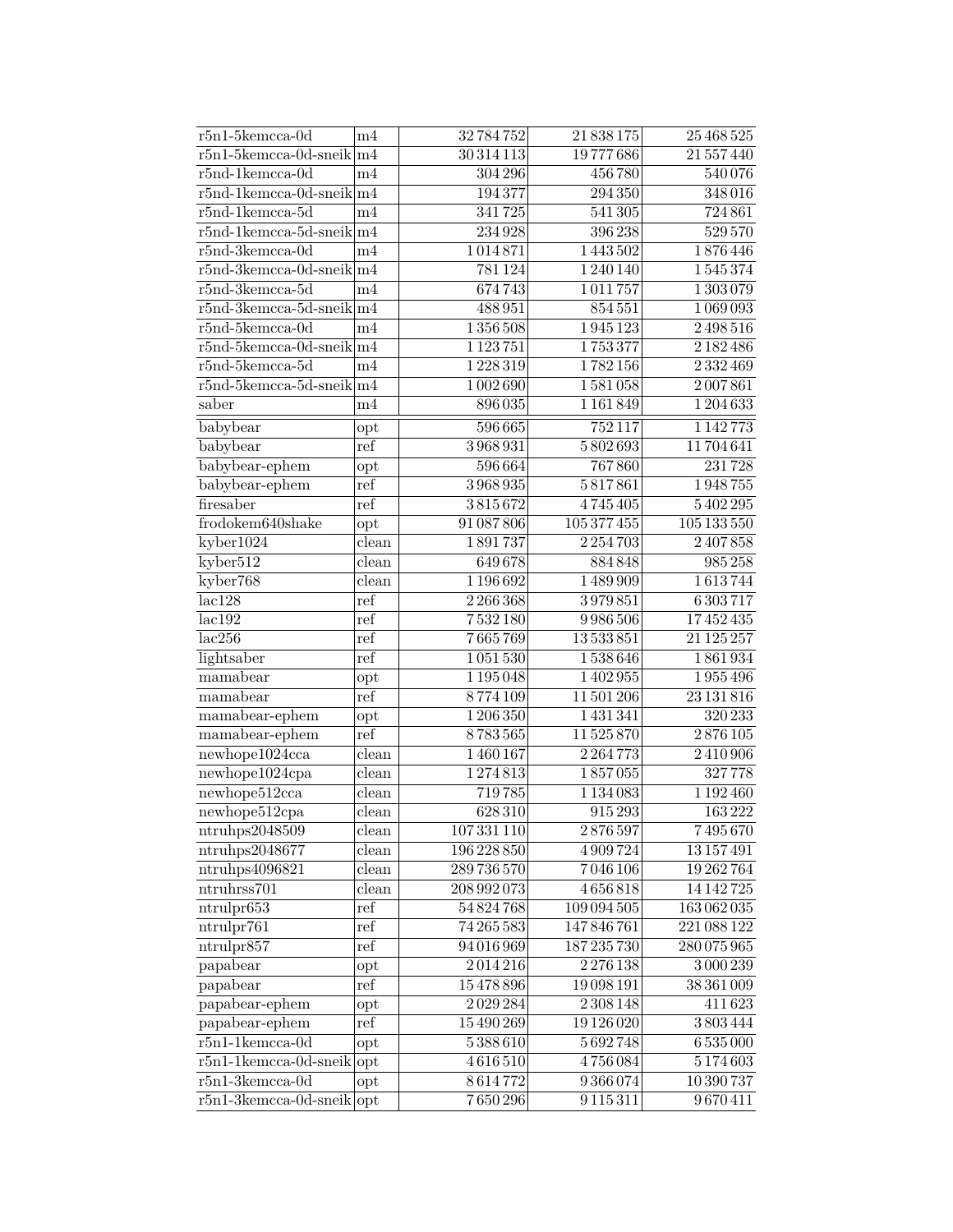| $r5n1-5kemcca-0d$                       | opt                  | 31 668 323   | 30 323 237 | 33 960 444    |
|-----------------------------------------|----------------------|--------------|------------|---------------|
| $r\overline{5n1}$ -5kemcca-0d-sneik opt |                      | 29 5 24 9 11 | 29 343 146 | 31 355 544    |
| $r5nd-1$ kemcca-0d                      | opt                  | 385047       | 553492     | 652 222       |
| $r5nd-1$ kemcca-0d-sneik $ opt$         |                      | 289 227      | 428 528    | 497356        |
| $r5nd-1$ kemcca- $5d$                   | opt                  | 441 336      | 715940     | 974817        |
| $r\overline{5nd-1kemcca-5d-sneik}$ opt  |                      | 347346       | 600 114    | 812236        |
| $r5nd-3kemcca-0d$                       | opt                  | 1390259      | 2014897    | 2643688       |
| $r5nd-3kemcca-0d-sneik opt$             |                      | 1184997      | 1900960    | 2413390       |
| $r5nd-3kemcca-5d$                       | opt                  | 903 289      | 1390057    | 1830592       |
| $r5nd-3kemcca-5d-sneik opt$             |                      | 741 196      | 1302493    | 1673018       |
| $r5nd-5kemcca-0d$                       | opt                  | 1903143      | 2782242    | 3627662       |
| $r5nd-5$ kemcca-0d-sneik $ opt$         |                      | 1711895      | 2712382    | 3447723       |
| $r5nd-5kemcca-5d$                       | opt                  | 1710318      | 2571737    | 3426802       |
| $r5nd-5kemcca-5d-sneik opt$             |                      | 1526381      | 2468323    | 3215298       |
| saber                                   | $\operatorname{ref}$ | 2226935      | 2936240    | 3424601       |
| $sikep4\overline{34}$                   | $_{\rm opt}$         | 650 735 516  | 1065631547 | 1 136 703 605 |
| sikep503                                | opt                  | 985 032 805  | 1623893046 | 1726 538 272  |
| sikep610                                | $_{\rm opt}$         | 1819652559   | 3348669891 | 3368114366    |
| sikep751                                | opt                  | 3296225272   | 5347056677 | 5742522048    |
| $s$ ntrup $653$                         | ref                  | 566054965    | 54 942 173 | 166 481 625   |
| sntrup761                               | ref                  | 757 107 092  | 74 398 441 | 225 554 771   |
| sntrup857                               | ref                  | 961 965 366  | 94 154 502 | 286 203 168   |

| Scheme                                    | Type         | <b>Key Generation</b> | $\mathbf{Sign}$ | Verify                |
|-------------------------------------------|--------------|-----------------------|-----------------|-----------------------|
| dilithium2                                | m4           | 1400412               | 6 1 5 7 0 0 1   | 1461284               |
| dilithium3                                | m4           | 2 2 3 2 4 8 5         | 9 289 499       | 2228898               |
| dilithium4                                | m4           | 3097421               | 8468805         | 3173500               |
| falcon1024                                | $m4-ct$      | 480 910 965           | 83482883        | 977140                |
| falcon512                                 | $m4-ct$      | 197793925             | 38 090 446      | $474\overline{052}$   |
| falcon512-tree                            | $m4$ -ct     | 201 459 670           | 17181744        | 475278                |
| dilithium2                                | clean        | 1752194               | 9342087         | 2035881               |
| dilithium3                                | clean        | 2733423               | 14885750        | 2946998               |
| dilithium4                                | clean        | 3647486               | 13615651        | 4035259               |
| falcon1024                                | $opt-ct$     | 690 147 063           | 136 596 407     | 978 558               |
| falcon1024                                | opt-leaktime | 446 074 512           | 72915615        | 978 401               |
| falcon <sup>512</sup>                     | $opt-ct$     | 229 088 624           | 62 225 400      | 473964                |
| $\overline{\text{falcon5}}12$             | opt-leaktime | 166773689             | 33709488        | 475 227               |
| falcon512-tree                            | $opt-ct$     | 267 136 946           | 27 257 531      | $47493\overline{4}$   |
| falcon512-tree                            | opt-leaktime | 187864184             | 17778541        | 473928                |
| $\overline{\text{luov-48-43-222-chacha}}$ | ref          | 41 347 565            | 123878410       | $953300\overline{45}$ |
| $luov-48-43-222-\text{keccak}$            | ref          | 53 900 163            | 135 960 322     | 107793279             |
| $luov-64-61-302$ -chacha                  | ref          | 109 063 798           | 405 205 796     | 269 012 028           |
| $luov-64-61-302-keccak$                   | ref          | 148680619             | 441 086 753     | 318677042             |
| luov-8-58-237-chacha                      | ref          | 66 072 054            | 101874776       | 77 433 705            |
| $luov-8-58-237-\text{keccak}$             | ref          | 87785091              | 119711856       | 81 240 915            |
| $q$ Tesla-I                               | ref          | 6748008               | 5830914         | 787773                |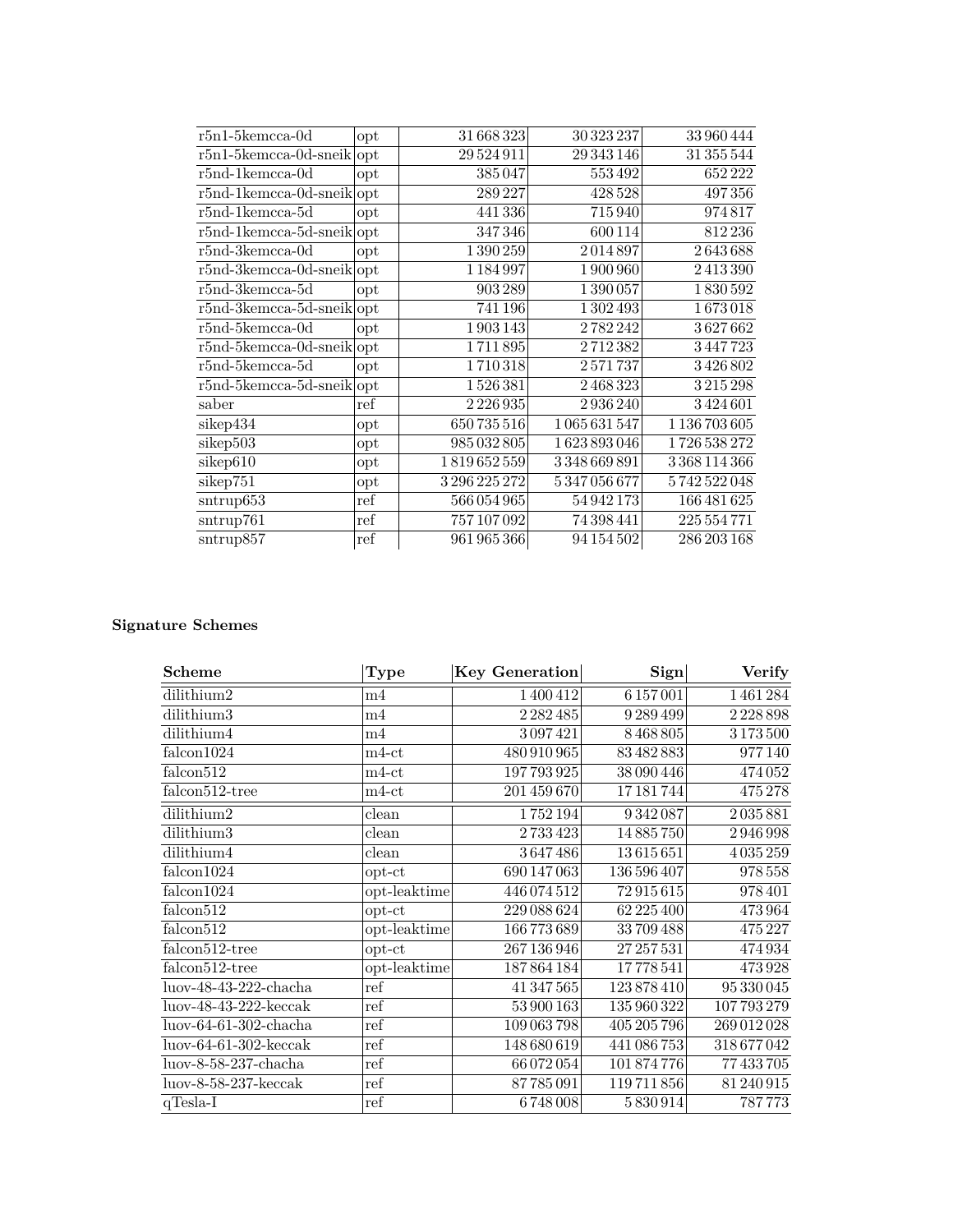| $q$ Tesla-II                           | ref   | 111 498 880   | 18734861                      | 3227979                       |
|----------------------------------------|-------|---------------|-------------------------------|-------------------------------|
| $q$ Tesla-III                          | ref   | 19834717      | 6846333                       | 1651066                       |
| $q$ Tesla-V                            | ref   | 114962361     | 24 436 890                    | 3736553                       |
| qTesla-V-size                          | ref   | 2648199757    | 42 516 447                    | 7102967                       |
| sphincs-haraka-128f-robust             | clean | 125 493 736   | 4720156509                    | 196 103 540                   |
| sphincs-haraka-128f-simple             | clean | 91770060      | 3286409908                    | 136 522 968                   |
| sphincs-haraka-128s-robust             | clean | 3994078037    | 76 355 806 675                | 90 503 982                    |
| sphincs-haraka-128s-simple             | clean | 2913690564    | 52 263 758 103                | 62 469 217                    |
| sphincs-haraka-192f-robust             | clean | 186 298 605   | 5628829365                    | 312841777                     |
| sphincs-haraka-192f-simple             | clean | 135 187 443   | 3878154505                    | 216 987 235                   |
| sphincs-haraka-192s-robust             | clean | 5940452620    |                               | 5 940 452 620 190 010 600 183 |
| sphincs-haraka-192s-simple             | clean |               | 4 303 035 491 115 536 324 243 | 86 699 644                    |
| sphincs-haraka-256f-robust             | clean | 498 410 260   | 14072875513                   | 333 271 171                   |
| sphincs-haraka-256f-simple             | clean | 359 364 375   | 9598675448                    | 231877653                     |
| $s$ phincs-haraka-256s-robust          | clean |               | 7963824050 126866112920       | 182132900                     |
| sphincs-haraka-256s-simple             | clean | 5738088144    | 84936048049                   | 122757191                     |
| sphincs-sha256-128f-robust             | clean | 31756635      | 952977815                     | 42 386 275                    |
| sphincs-sha256-128f-simple             | clean | 16 552 135    | 521 963 206                   | 20850719                      |
| sphincs-sha256-128s-robust             | clean | 1016232559    | 14062448255                   | 17573655                      |
| $sphincs-sha256-128s-simple$           | clean | 529 857 276   | 7879641509                    | 9001108                       |
| sphincs-sha256-192f-robust             | clean | 46 992 024    | 1 301 607 186                 | 70469375                      |
| sphincs-sha256-192f-simple             | clean | 24 355 501    | 687 693 467                   | 35 097 457                    |
| sphincs-sha256-192s-robust             | clean | 1503938303    | 34 385 423 488                | 26 669 148                    |
| sphincs-sha256-192s-simple             | clean | 779440632     | 19 040 306 594                | 13893351                      |
| sphincs-sha256-256f-robust             | clean | 172077921     | 4015978844                    | 99 321 414                    |
| sphincs-sha256-256f-simple             | clean | 64184968      | 1554168401                    | 36182488                      |
| sphincs-sha256-256s-robust             | clean | 2752951213    | 33843524630                   | 51684917                      |
| sphincs-sha256-256s-simple             | clean | 1026709354    | 13 261 223 456                | 18016773                      |
| sphincs-shake $256-128$ f-robust clean |       | 125414981     | 3768632975                    | 170079038                     |
| $sphincs-shake256-128f-simple clean$   |       | 65 652 221    | 2071760810                    | 86 340 855                    |
| sphincs-shake $256-128$ s-robust clean |       | 4014132491    | 55743252284                   | 67161474                      |
| $sphincs-shake256-128s-simple clean$   |       | 2 101 290 023 | 31 171 364 976                | 36490062                      |
| $sphincs-shake256-192f-robust$ clean   |       | 183459272     | 4900079285                    | 259 335 291                   |
| $sphincs-shake256-192f-simple$ clean   |       | 96 097 954    | 2618217124                    | 135 957 606                   |
| sphincs-shake256-192s-robust clean     |       |               | 5871537061113206409590        | 101 442 435                   |
| $sphincs-shake256-192s-simple clean$   |       | 3075539641    | 64 888 702 756                | 52870591                      |
| sphincs-shake $256-256f$ -robust clean |       | 484 212 750   | 10711617658                   | 264 321 983                   |
| $sphincs-shake256-256f-simple$ clean   |       | 253708675     | 5805228113                    | 135723122                     |
| $sphincs-shake256-256s-robust clean$   |       | 7746063229    | 88 108 495 856                | 127 277 532                   |
| $sphincs-shake256-256s-simple clean$   |       | 4058075714    | 48 363 054 240                | 64507752                      |

### **5.2 Stack Memory**

Stack memory is measured in bytes and excludes the stack space required to store key material and messages as they are allocated outside of the implementations' code.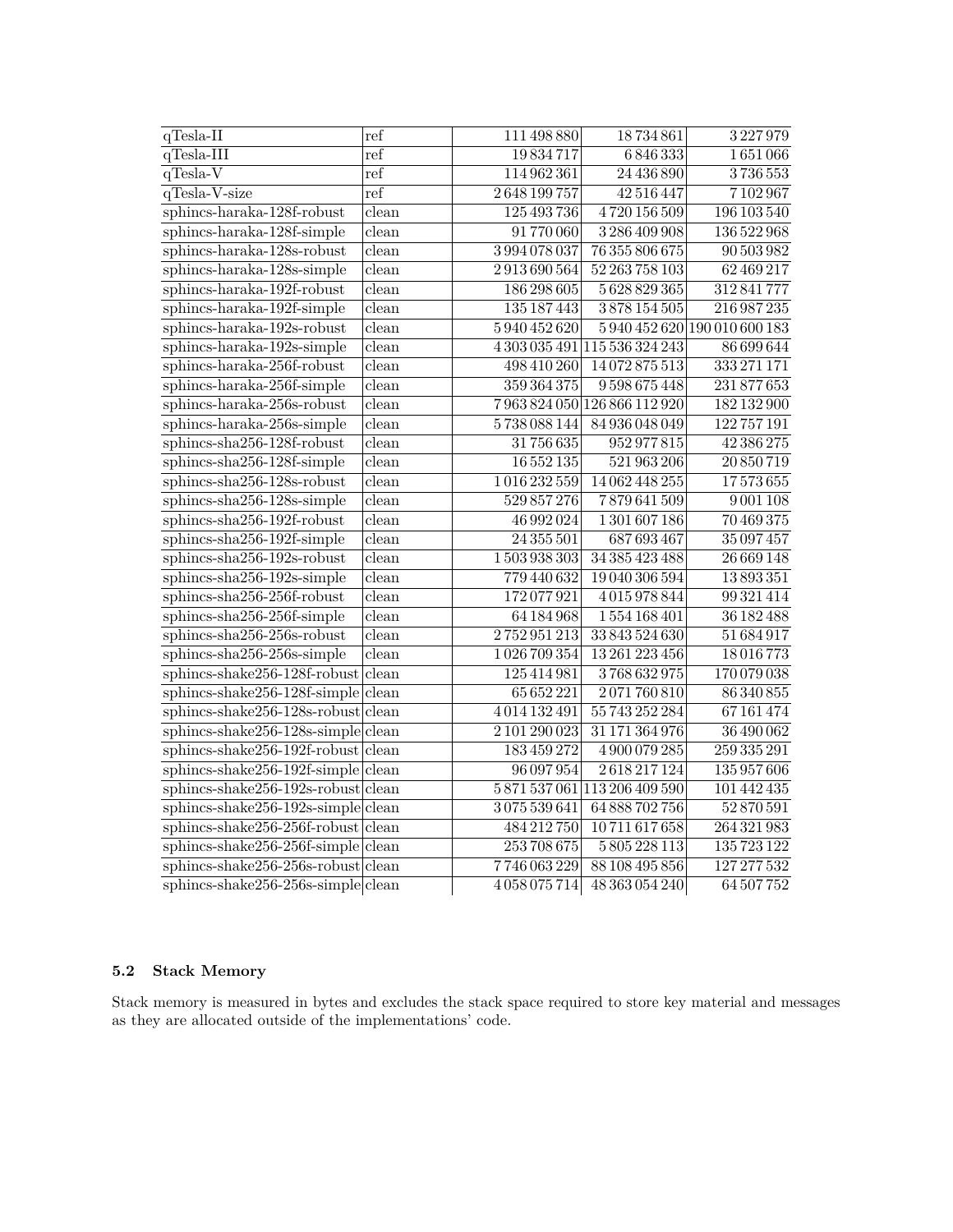| <b>Scheme</b>                    |                | Type Key Generation Encapsulation Decapsulation |           |                   |
|----------------------------------|----------------|-------------------------------------------------|-----------|-------------------|
| firesaber                        | m4             | 20144                                           | 23008     | 24592             |
| frodokem640aes                   | m <sub>4</sub> | 31992                                           | 62488     | $83\,112$         |
| frodokem640shake                 | m <sub>4</sub> | 26528                                           | 51904     | 72600             |
| kyber1024                        | m4             | 4360                                            | 3584      | 3592              |
| kyber512                         | m4             | 2952                                            | 2552      | 2560              |
| kyber768                         | m <sub>4</sub> | 3848                                            | 3128      | 3072              |
| lightsaber                       | m4             | 9656                                            | 11392     | 12136             |
| newhope1024cca                   | m <sub>4</sub> | 11152                                           | 17400     | 19640             |
| newhope1024cpa                   | m <sub>4</sub> | 11128                                           | 17288     | 8328              |
| ntruhps2048509                   | m <sub>4</sub> | 21412                                           | 15452     | 14828             |
| ntruhps2048677                   | m4             | 28524                                           | 20 604    | 19756             |
| ntruhps4096821                   | m4             | 34532                                           | 24924     | 23980             |
| ntruhrss701                      | m4             | 27580                                           | 19372     | $20\,580$         |
| $r5n1-1$ kemcca-0d               | m4             | 19168                                           | 24416     | 29672             |
| $r5n1-1$ kemcca-0d-sneik $ m4$   |                | 18704                                           | 24 0 96   | 29352             |
| $r5n1-3kemcca-0d$                | m <sub>4</sub> | 26576                                           | 35552     | 44 4 4 4 0        |
| $r5n1-3$ kemcca-0d-sneik $ m4 $  |                | 26128                                           | 35 2 24   | 44 1 12           |
| $r5n1-5$ kemcca-0d               | m4             | 40272                                           | 54696     | 65 5 35           |
| $r5n1-5$ kemcca-0d-sneik $ m4$   |                | $\overline{39\,808}$                            | 54368     | 65535             |
| $r5nd-1$ kemcca-0d               | m4             | 4704                                            | 5528      | 6224              |
| $r5nd-1$ kemcca-0d-sneik $ m4$   |                | 4208                                            | 5096      | 5792              |
| $r5nd-1$ kemcca-5d               | m4             | $4\,055$                                        | 4879      | 5447              |
| $r5nd-1$ kemcca-5d-sneik $ m4$   |                | 3560                                            | 4520      | 5088              |
| $r5nd-3kemcca-0d$                | m4             | 6280                                            | 8024      | $9\,000$          |
| $r5nd-3kemcca-0d-sneik\vert m4$  |                | 5792                                            | 7640      | 8648              |
| $r5nd-3kemcca-5d$                | m4             | $5\,808$                                        | 7080      | 7960              |
| $r5nd-3kemcca-5d-sneik\vert m4$  |                | 5320                                            | 6736      | 7616              |
| $r5nd-5kemcca-0d$                | m4             | 7760                                            | 10080     | 11416             |
| $r5nd-5kemcca-0d-sneik\vert m4$  |                | 7272                                            | 9728      | 11032             |
| $r5nd-5kemcca-5d$                | m4             | 7264                                            | 8872      | 9968              |
| $r5nd-5kemcca-5d-sneik \vert m4$ |                | 6776                                            | 8520      | 9616              |
| saber                            | m4             | 13256                                           | 15544     | 16640             |
|                                  |                |                                                 |           | $\overline{5112}$ |
| babybear                         | opt            | 3104                                            | 2976      |                   |
| babybear                         | ref            | 6168                                            | 6088      | 10192             |
| babybear-ephem                   | opt            | 3104                                            | 3008      | 2440              |
| babybear-ephem                   | ref            | 6168                                            | 6088      | 4864              |
| firesaber                        | ref            | 20144                                           | $23\,008$ | $24\,488$         |
| frodokem640shake                 | opt            | 36672                                           | $58\,312$ | 78944             |
| kyber1024                        | clean          | 15224                                           | 18928     | $20\,496$         |
| kyber512                         | clean          | 6480                                            | 9168      | 9904              |
| kyber768                         | clean          | $10\,576$                                       | 13776     | 14864             |
| lac128                           | ref            | $2\,916$                                        | 5116      | $5\,952$          |
| lac192                           | ref            | 4344                                            | 7464      | 8664              |
| lac256                           | ref            | 4452                                            | 8676      | 10116             |
| lightsaber                       | ref            | 10024                                           | 11672     | 12504             |
| mamabear                         | opt            | $3\,592$                                        | $3\,464$  | 6072              |
| mamabear                         | ref            | 6792                                            | 6712      | 11600             |
| mamabear-ephem                   | $_{\rm opt}$   | $3\,592$                                        | $3\,488$  | $2\,920$          |
| mamabear-ephem                   | ref            | 6792                                            | 6712      | 4864              |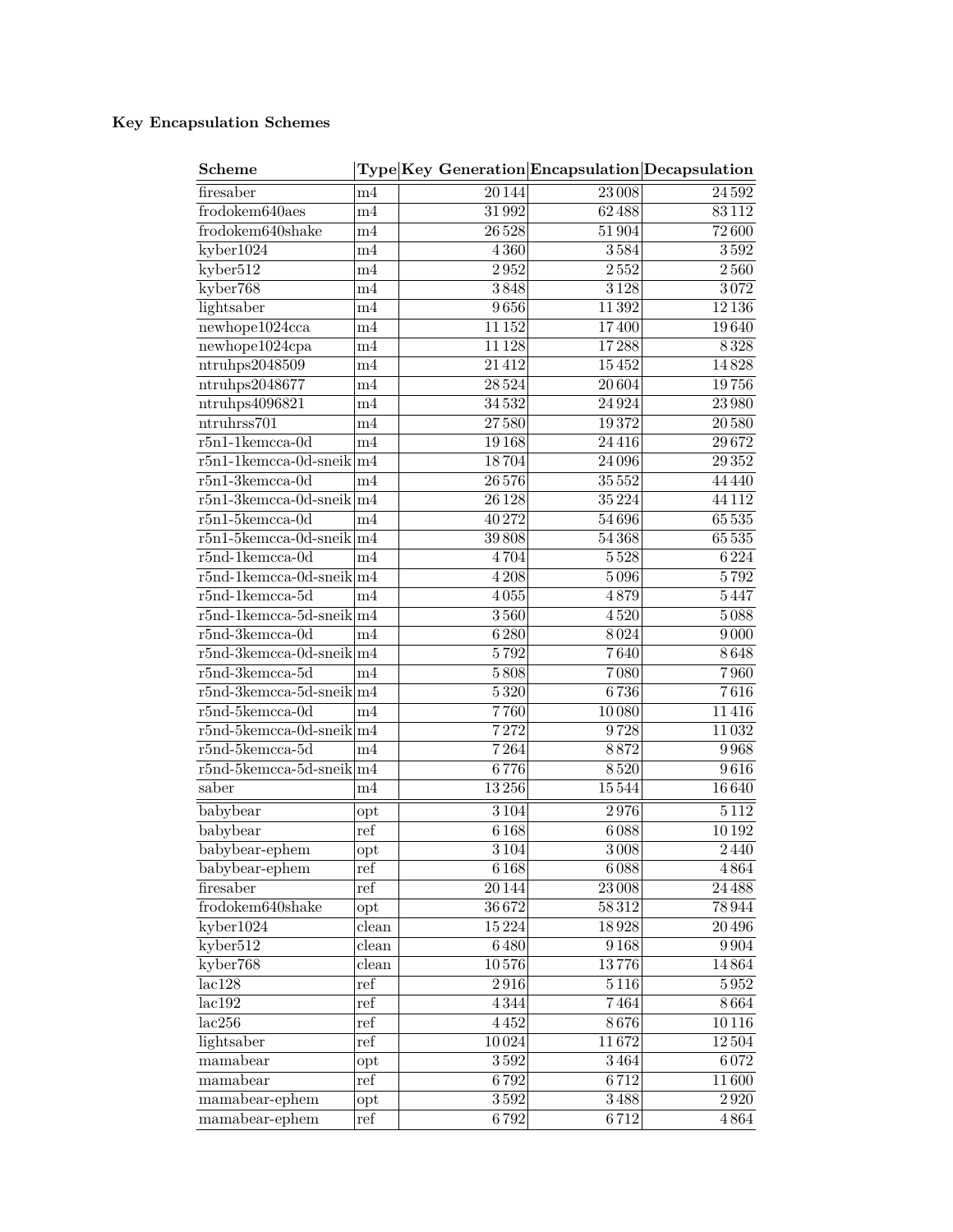| new hope1024cca                 | clean        | 11 1 20          | 17400   | 19608             |
|---------------------------------|--------------|------------------|---------|-------------------|
| newhope1024cpa                  | clean        | 11096            | 17288   | 8308              |
| new hope512cca                  | clean        | 5992             | 9208    | 10328             |
| newhope512cpa                   | clean        | 5968             | 9128    | 4248              |
| ntruhps2048509                  | clean        | 11784            | 6896    | $\overline{5192}$ |
| ntruhps2048677                  | clean        | 15608            | 9104    | 6840              |
| ntruhps4096821                  | clean        | 18880            | 10992   | 8344              |
| ntruhrss701                     | clean        | 14216            | 7420    | 8612              |
| ntrulpr653                      | ref          | 12 204           | 19652   | 23068             |
| ntrulpr761                      | ref          | 14044            | 22492   | 26524             |
| ntrulpr857                      | ref          | 15692            | 25068   | 29628             |
| papabear                        | opt          | 4072             | 3944    | 7032              |
| papabear                        | ref          | 7416             | 7344    | 13008             |
| papabear-ephem                  | opt          | 4072             | 3968    | 3400              |
| papabear-ephem                  | ref          | 7416             | 7336    | 4864              |
| $r5n1-1$ kemcca-0d              | opt          | 19168            | 24416   | 29672             |
| $r5n1-1$ kemcca-0d-sneikopt     |              | 18856            | 24 24 8 | 29 504            |
| $r5n1-3$ kemcca-0d              | opt          | 26 576           | 35 552  | 44 440            |
| $r5n1-3$ kemcca-0d-sneik opt    |              | $\sqrt{26\,280}$ | 35376   | 44 264            |
| $r5n1-5$ kemcca-0d              | opt          | 40272            | 54696   | 57343             |
| $r5n1-5$ kemcca-0d-sneik opt    |              | 39 960           | 54520   | 68840             |
| $r5nd-1$ kemcca-0d              | opt          | 4704             | 5528    | 6224              |
| $r5nd-1$ kemcca-0d-sneik $ opt$ |              | 4360             | 5248    | 5944              |
| $r5nd-1$ kemcca-5d              | opt          | 4056             | 4880    | 5448              |
| $r5nd-1$ kemcca-5d-sneikopt     |              | $\frac{1}{3712}$ | 4672    | $\overline{5240}$ |
| $r5nd-3kemcca-0d$               | opt          | 6280             | 7992    | 9000              |
| $r$ 5nd-3kemcca-0d-sneik $opt$  |              | 5944             | 7792    | 8800              |
| $r5nd-3kemcca-5d$               | opt          | 5808             | 7080    | 7960              |
| $r5nd-3kemcca-5d-sneik opt$     |              | 5472             | 6888    | 7768              |
| $r5nd-5kemcca-0d$               | opt          | 7760             | 10080   | 11384             |
| $r5nd-5kemcca-0d-sneik$ opt     |              | 7424             | 9880    | 11 184            |
| $r5nd-5kemcca-5d$               | opt          | 7264             | 8872    | 9968              |
| $r5nd-5kemcca-5d-sneik$ opt     |              | 6928             | 8672    | 9768              |
| saber                           | ref          | 13624            | 15912   | 17008             |
| sikep434                        | opt          | 6776             | 7088    | 7424              |
| sikep503                        | $_{\rm opt}$ | 6848             | 7232    | 7600              |
| sikep610                        | opt          | 10080            | 10512   | 10968             |
| sikep751                        | opt          | 11624            | 11768   | 12328             |
| $s$ ntrup $653$                 | ref          | 13976            | 14004   | 16700             |
| sntrup761                       | $_{\rm ref}$ | 16248            | 16028   | 19156             |
| sntrup857                       | ref          | 18264            | 17908   | 21444             |

| Scheme     | Type        | Key Generation Sign Verify |                       |     |
|------------|-------------|----------------------------|-----------------------|-----|
| dilithium2 | m4          |                            | 36 424 61 312 40 664  |     |
| dilithium3 | m4          |                            | 50 752 81 792 55 000  |     |
| dilithium4 | m4          |                            | 67 136 104 408 71 472 |     |
| falcon1024 | $\ln 4$ -ct | 1680                       | 2680                  | 512 |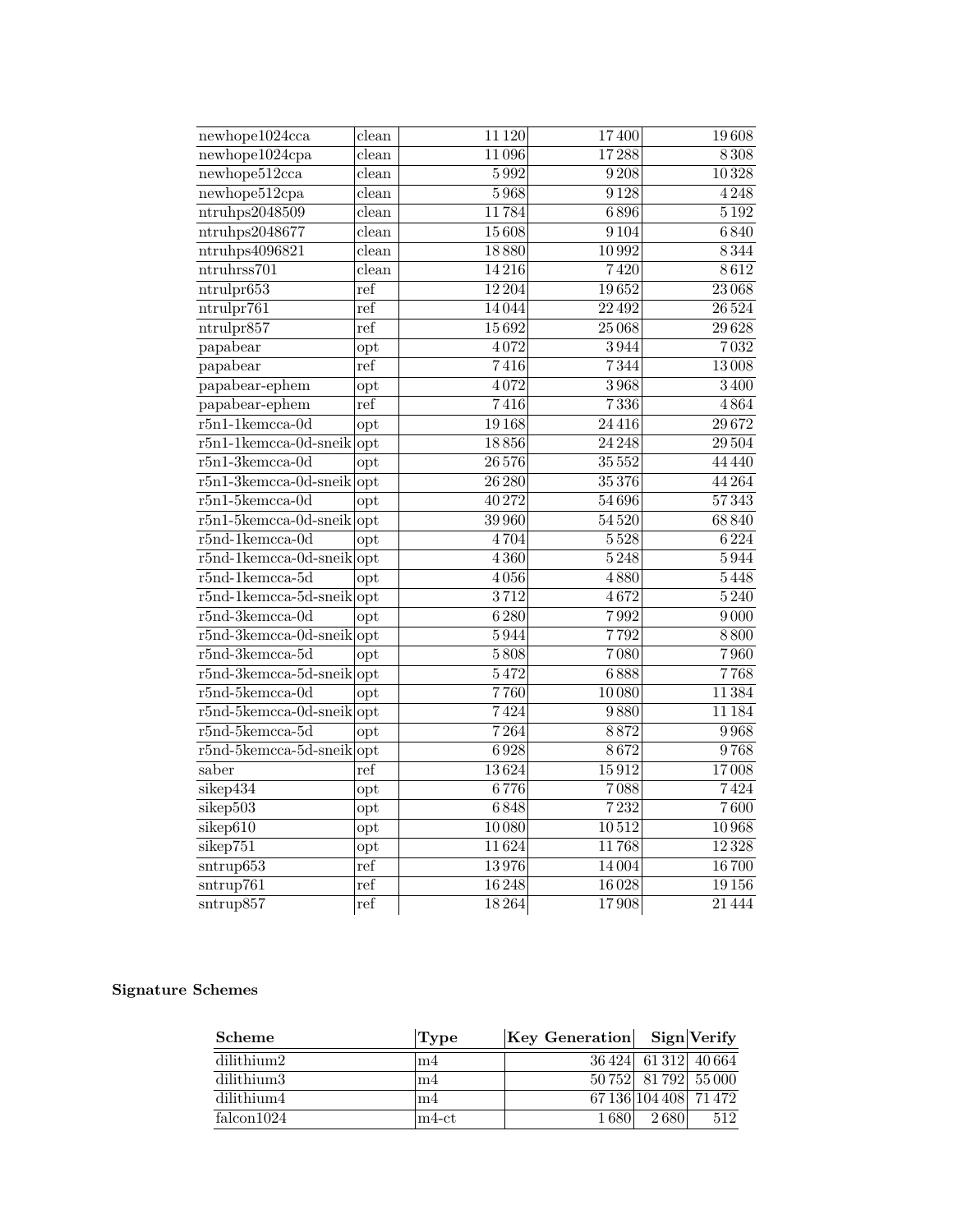| falcon512                            | $m4-ct$                   | 1680               | 2484           | 512               |
|--------------------------------------|---------------------------|--------------------|----------------|-------------------|
| falcon512-tree                       | $_{\rm m4-ct}$            | 1656               | 2452           | 512               |
| dilithium2                           | clean                     | 36424              | 61312          | 40664             |
| dilithium3                           | clean                     | 50752              | 81792          | 55000             |
| dilithium4                           | clean                     |                    | 67 136 104 408 | 71472             |
| falcon1024                           | $opt-ct$                  | 1680               | 2612           | $\overline{512}$  |
| falcon1024                           | opt-leaktime              | 1632               | $2\,716$       | 512               |
| falcon512                            | $opt-ct$                  | 1680               | 2524           | 512               |
| falcon512                            | opt-leaktime              | 1640               | 2728           | $512\,$           |
| falcon512-tree                       | $opt-ct$                  | 1664               | $2\,492$       | $\overline{512}$  |
| falcon512-tree                       | opt-leaktime              | 1632               | 2776           | 512               |
| luov-48-43-222-chacha                | ref                       | 2968               | 4720           | 2732              |
| $luov-48-43-222-keccak$              | ref                       | 3 2 4 0            | 4872           | 3120              |
| $luov-64-61-302$ -chacha             | ref                       | 3736               | 6896           | 4504              |
| $luov-64-61-302-keccak$              | ref                       | 4152               | 7144           | 4928              |
| $luov-8-58-237-chacha$               | ref                       | 3216               | 3224           | 1440              |
| $luov-8-58-237-keccak$               | ref                       | 3632               | 3216           | 2144              |
| $q$ Tesla-I                          | ref                       | 17632              | 19224          | 15024             |
| $q$ Tesla-II                         | ref                       | 19080              | 34792          | 26 240            |
| $q$ Tesla-III                        | ref                       | 30 200             | 37376          | 29 08 0           |
| qTesla-V                             | ref                       | 55744              | 77240          | 60848             |
| qTesla-V-size                        | ref                       | 47552              | 68928          | 52096             |
| sphincs-haraka-128f-robust           | clean                     | 2424               | $2\,400$       | 2772              |
| sphincs-haraka-128f-simple           | clean                     | 2316               | 2400           | 2772              |
| sphincs-haraka-128s-robust           | clean                     | 2608               | 2568           | $2\,092$          |
| sphincs-haraka-128s-simple           | clean                     | $2\,608$           | $2\,568$       | $2\,120$          |
| sphincs-haraka-192f-robust           | clean                     | 3768               | 3872           | 4 1 2 8           |
| sphincs-haraka-192f-simple           | $_{\rm clean}$            | 3768               | 3872           | $4\,100$          |
| sphincs-haraka-192s-robust           | $\overline{\text{clean}}$ | 4 1 1 2            | 4008           | 3472              |
| sphincs-haraka-192s-simple           | clean                     | 4 1 1 2            | 4008           | 3472              |
| sphincs-haraka-256f-robust           | clean                     | $\overline{5752}$  | 5792           | 5364              |
| sphincs-haraka-256f-simple           | clean                     | 5832               | 5792           | 5392              |
| sphincs-haraka-256s-robust           | clean                     | 6104               | 5936           | 5336              |
| sphincs-haraka-256s-simple           | clean                     | 6104               | $5\,936$       | 5416              |
| sphincs-sha256-128f-robust           | $\overline{\text{clean}}$ | 2248               | $2\,408$       | 2704              |
| sphincs-sha256-128f-simple           | $_{\rm clean}$            | 2192               | 2248           | 2544              |
| $s$ phincs-sha $256-128$ s-robust    | clean                     | 2464               | 2496           | $\overline{2}024$ |
| sphincs-sha256-128s-simple           | clean                     | 2304               | 2336           | 1872              |
| sphincs-sha256-192f-robust           | clean                     | $\overline{3}$ 784 | 3808           | 4040              |
| sphincs-sha256-192f-simple           | clean                     | 3512               | 3640           | $3\,872$          |
| sphincs-sha256-192s-robust           | clean                     | 4048               | 3944           | 3384              |
| sphincs-sha256-192s-simple           | clean                     | $3\,880$           | 3776           | 3216              |
| sphincs-sha256-256f-robust           | clean                     | 5776               | $5\,736$       | 5360              |
| sphincs-sha256-256f-simple           | clean                     | 5600               | 5560           | $5\,184$          |
| sphincs-sha256-256s-robust           | clean                     | 6048               | $5\,880$       | 5360              |
| sphincs-sha256-256s-simple           | $\bar{\text{clean}}$      | 5872               | 5704           | 5080              |
| sphincs-shake256-128f-robust         | $\overline{\text{clean}}$ | 2272               | 2368           | 2664              |
| sphincs-shake256-128f-simple         | clean                     | $2\,208$           | $2\,368$       | 2664              |
| $sphincs-shake256-128s-robust clean$ |                           | 2424               | $2\,456$       | $2\,000$          |
| sphincs-shake256-128s-simple         | clean                     | 2424               | 2456           | $2\,000$          |
| sphincs-shake256-192f-robust         | clean                     | 3744               | 3768           | 4 0 0 0           |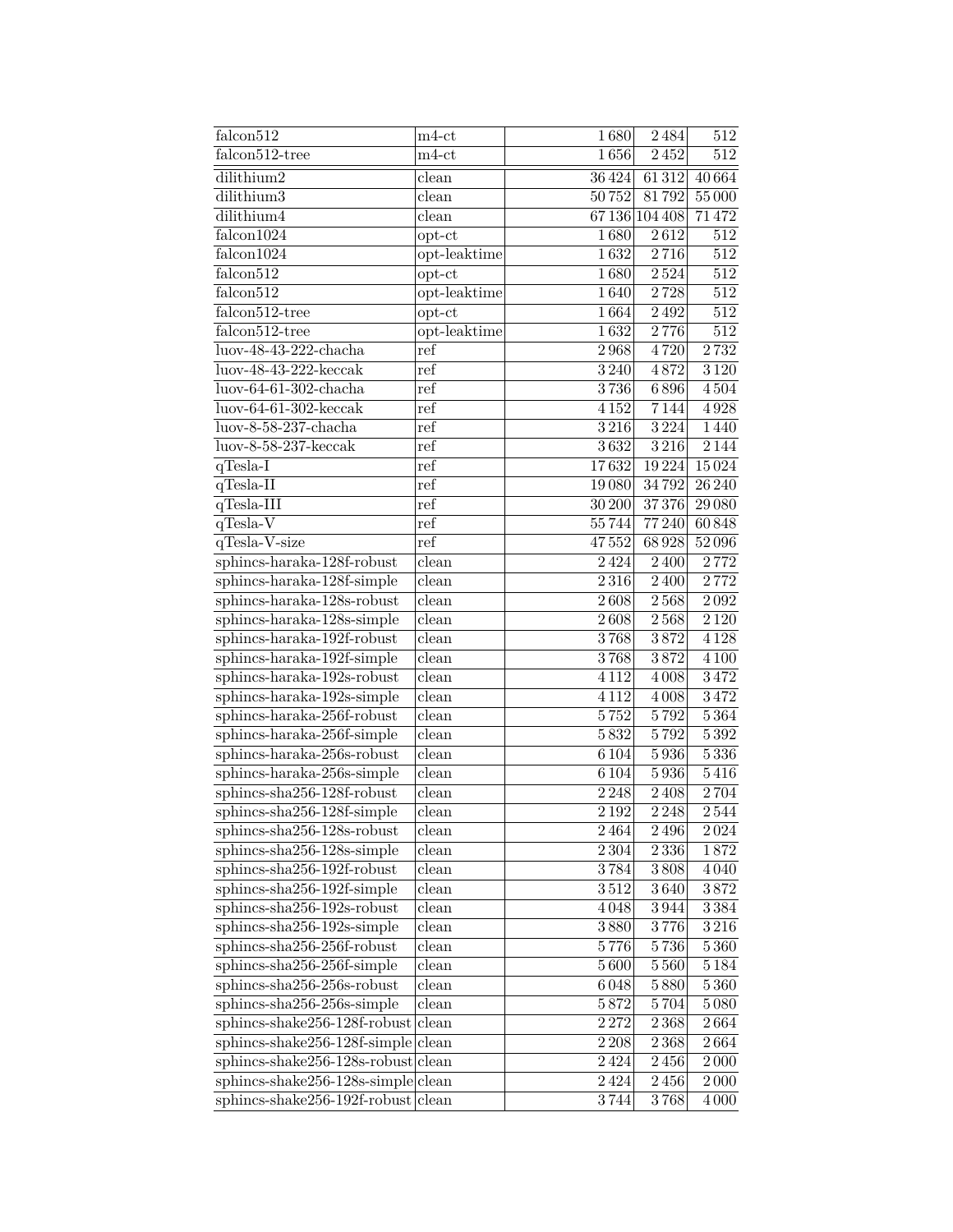| $sphincs-shake256-192f-simple clean$ | 3640    | 3768 | 3999 |
|--------------------------------------|---------|------|------|
| $sphincs-shake256-192s-robust clean$ | 4 0 0 8 | 3904 | 3448 |
| $sphincs-shake256-192s-simple clean$ | 4 0 0 8 | 3904 | 3448 |
| $sphincs-shake256-256f-robust$ clean | 5736    | 5696 | 5320 |
| $sphincs-shake256-256f-simple$ clean | 5736    | 5696 | 5320 |
| $sphincs-shake256-256s-robust clean$ | 6008    | 5840 | 5320 |
| $sphincs-shake256-256s-simple clean$ | 6008    | 5840 | 5320 |

### **5.3 Hashing**

We measure the number of CPU clock cycles spent in AES, SHA-2, SHA-3, SHAKE, and cSHAKE as a percentage of the total number of CPU clock cycles.

| <b>Scheme</b>                             |                | Type Key Generation $[\%]$ Sign $[\%]$ Verify $[\%]$ |                   |                   |
|-------------------------------------------|----------------|------------------------------------------------------|-------------------|-------------------|
| firesaber                                 | m4             | 49.4                                                 | 49.3              | 40.0              |
| frodokem640aes                            | m4             | 73.6                                                 | 77.1              | 76.3              |
| frodokem640shake                          | m4             | 85.5                                                 | 83.4              | 86.1              |
| kyber1024                                 | m4             | 70.5                                                 | 73.3              | 66.7              |
| kyber512                                  | m <sub>4</sub> | 68.9                                                 | 72.5              | 61.6              |
| kyber768                                  | m <sub>4</sub> | 69.7                                                 | 73.0              | 64.8              |
| lightsaber                                | m4             | 56.5                                                 | 55.7              | 42.0              |
| new hope1024cca                           | m4             | $\overline{71.2}$                                    | 70.3              | $\overline{59.5}$ |
| newhope1024cpa                            | m <sub>4</sub> | 66.3                                                 | 62.2              | 6.8               |
| ntruhps2048509                            | m4             | 0.0                                                  | 4.1               | $\overline{19.0}$ |
| ntruhps2048677                            | m4             | $\overline{0.0}$                                     | 4.1               | 16.8              |
| ntruhps4096821                            | m4             | 0.0                                                  | $\overline{3.2}$  | 15.6              |
| $n$ truhrss $701$                         | m <sub>4</sub> | $\overline{0.0}$                                     | $\overline{9.7}$  | 17.3              |
| $r5n1$ -1kemcca-0d                        | m <sub>4</sub> | $20.5\,$                                             | $\overline{93.5}$ | 46.1              |
| $r5n1-1$ kemcca-0d-sneik $m4$             |                | $\overline{0.0}$                                     | 0.0               | $\overline{0.0}$  |
| $r5n1-3kemcca-0d$                         | m4             | 16.6                                                 | 41.2              | 43.7              |
| $r\overline{5n1}$ -3kemcca-0d-sneik $ m4$ |                | 0.0                                                  | 0.0               | $\overline{0.0}$  |
| $r5n1-5$ kemcca-0d                        | m4             | 11.6                                                 | 18.1              | 34.6              |
| $r5n1-5$ kemcca-0d-sneik $ m4$            |                | 0.0                                                  | 0.0               | 0.0               |
| $r5nd-1$ kemcca-0d                        | m4             | 46.6                                                 | 56.4              | 54.6              |
| $r5nd-1$ kemcca-0d-sneik $ m4$            |                | 0.0                                                  | 0.0               | 0.0               |
| $r5nd-1$ kemcca- $5d$                     | m4             | 40.4                                                 | $\overline{42.6}$ | $\overline{40.2}$ |
| $r5nd-1$ kemcca-5d-sneik $ m4$            |                | 0.0                                                  | 0.0               | 0.0               |
| $r5nd-3kemcca-0d$                         | m <sub>4</sub> | $\overline{30.9}$                                    | $\overline{34.9}$ | 35.4              |
| $r5nd-3kemcca-0d-sneik \mid m4$           |                | $\overline{0.0}$                                     | 0.0               | 0.0               |
| $r5nd-3kemcca-5d$                         | m4             | 36.7                                                 | 40.7              | 39.0              |
| $r5nd-3kemcca-5d-sneik \mid m4$           |                | 0.0                                                  | 0.0               | 0.0               |
| $r5nd-5kemcca-0d$                         | m <sub>4</sub> | $\overline{27.1}$                                    | $\overline{30.9}$ | 31.1              |
| $r5nd-5kemcca-0d-sneik \mid m4$           |                | 0.0                                                  | $\overline{0.0}$  | $\overline{0.0}$  |
| $r5nd-5kemcca-5d$                         | m4             | $\overline{28.8}$                                    | 31.9              | 32.0              |
| $r5nd-5kemcca-5d-sneik \mid m4$           |                | 0.0                                                  | 0.0               | 0.0               |
| saber                                     | m <sub>4</sub> | $\overline{53.0}$                                    | 52.9              | 41.5              |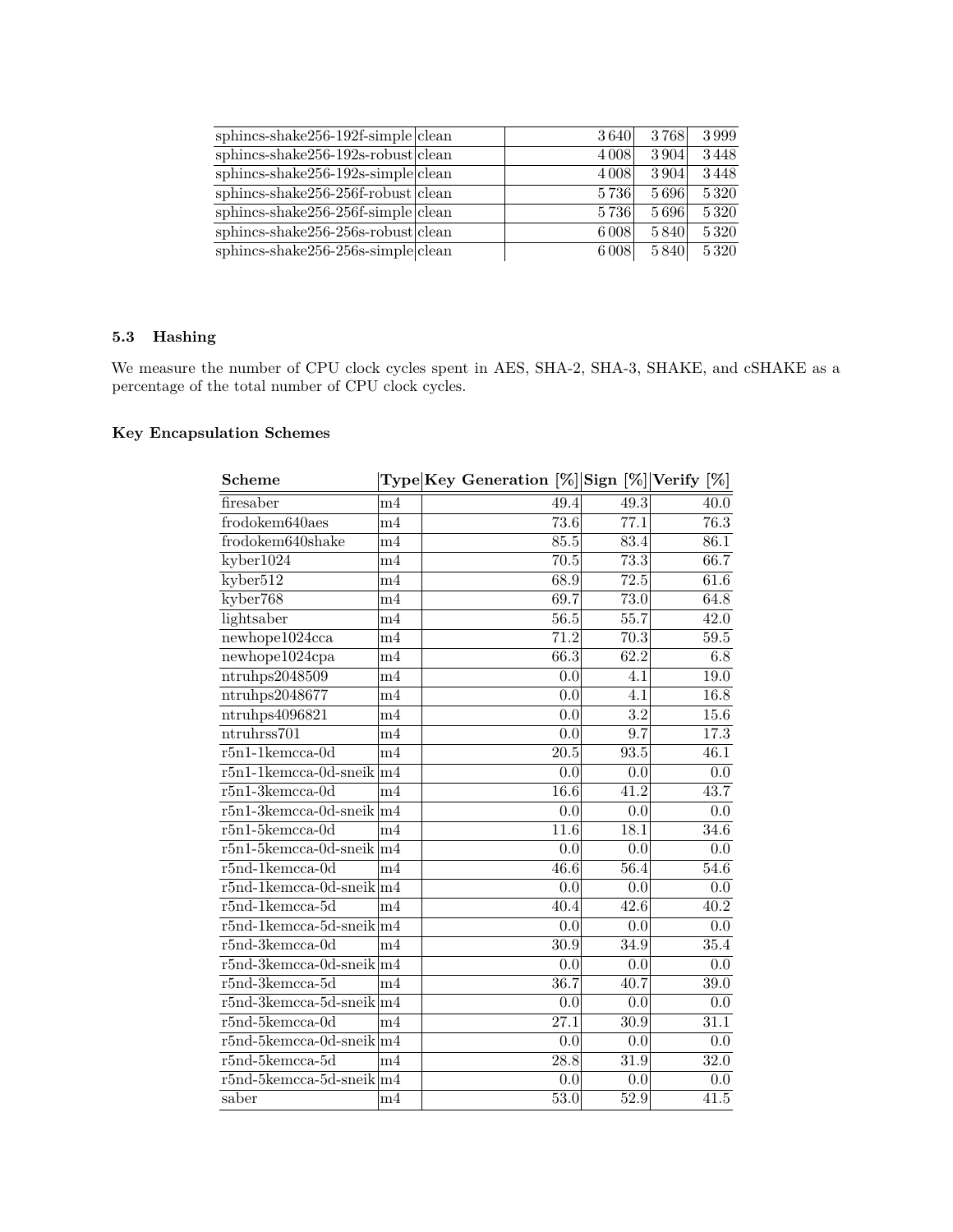| babybear                        | opt                       | $\overline{55.2}$ | 47.5              | 41.9              |
|---------------------------------|---------------------------|-------------------|-------------------|-------------------|
| babybear                        | ref                       | 8.4               | 6.2               | 6.5               |
| babybear-ephem                  | opt                       | $\overline{55.2}$ | 48.4              | $\overline{35.8}$ |
| babybear-ephem                  | ref                       | 8.4               | 6.5               | $\overline{4.3}$  |
| firesaber                       | ref                       | 18.8              | 18.6              | 13.7              |
| frodokem640shake                | opt                       | 74.9              | 65.4              | 64.9              |
| kyber1024                       | clean                     | 58.8              | 58.0              | 47.4              |
| kyber512                        | $\overline{\text{clean}}$ | 54.6              | 53.5              | 38.9              |
| kyber768                        | clean                     | 57.0              | 56.3              | 44.0              |
| lac128                          | ref                       | 6.1               | 4.6               | 2.9               |
| lac192                          | ref                       | $\overline{1.9}$  | $\overline{2.1}$  | $\overline{1.2}$  |
| lac256                          | ref                       | $\overline{3.4}$  | $\overline{2.5}$  | $1.6\,$           |
| lightsaber                      | ref                       | 24.7              | $\overline{23.6}$ | 15.3              |
| mamabear                        | $_{\rm opt}$              | 53.9              | 47.9              | 43.3              |
| mamabear                        | ref                       | 7.4               | $5.\overline{9}$  | 6.1               |
| mamabear-ephem                  | opt                       | 53.4              | 47.9              | 34.3              |
| mamabear-ephem                  | ref                       | 7.4               | 6.0               | $3.9\,$           |
| newhope1024cca                  | clean                     | 59.5              | 59.1              | 47.6              |
| newhope1024cpa                  | clean                     | 53.9              | 50.2              | 4.3               |
| newhope512cca                   | $\overline{\text{clean}}$ | 61.4              | 61.5              | 49.9              |
| newhope512cpa                   | clean                     | $\overline{56.1}$ | $\overline{52.4}$ | $\overline{8.6}$  |
| ntrubps2048509                  | $\overline{\text{clean}}$ | $\overline{0.0}$  | $\overline{0.9}$  | $\overline{1.4}$  |
| ntrubps2048677                  | $\overline{\text{clean}}$ | $\overline{0.0}$  | $\overline{0.8}$  | 1.1               |
| ntruhps4096821                  | clean                     | $\overline{0.0}$  | 0.6               | $\overline{0.9}$  |
| ntruhrss701                     | clean                     | $\overline{0.0}$  | $\overline{0.8}$  | $\overline{1.1}$  |
| ntrulpr653                      | ref                       | 0.5               | 0.5               | $\overline{0.3}$  |
| ntrulpr761                      | ref                       | 0.4               | 0.4               | $\overline{0.2}$  |
| ntrulpr857                      | ref                       | $\overline{0.3}$  | $\overline{0.4}$  | $\overline{0.2}$  |
| papabear                        | opt                       | 52.7              | 47.9              | 44.0              |
| papabear                        | ref                       | 6.9               | 5.8               | $6.0\,$           |
| papabear-ephem                  | $_{\rm opt}$              | 52.3              | 47.9              | 33.2              |
| papabear-ephem                  | ref                       | 6.9               | $5.8\,$           | $3.6\,$           |
| $r5n1-1$ kemcca-0d              | opt                       | $\overline{21.1}$ | 33.6              | 37.8              |
| $r5n1-1$ kemcca-0d-sneik        | opt                       | 0.0               | 0.0               | 0.0               |
| $r5n1-3$ kemcca-0d              | opt                       | 17.0              | 32.9              | 35.9              |
| $r5n1-3$ kemcca-0d-sneik        | opt                       | 0.0               | 0.0               | $0.0\,$           |
| $r5n1-5$ kemcca-0d              | opt                       | 12.0              | 20.9              | $26.5\,$          |
| $r5n1-5$ kemcca-0d-sneik        | opt                       | 0.0               | 0.0               | 0.0               |
| $r5nd-1$ kemcca-0d              | opt                       | $\overline{36.9}$ | $\overline{46.8}$ | 45.6              |
| r5nd-1kemcca-0d-sneik           | opt                       | 0.0               | 0.0               | 0.0               |
| $r5nd-1$ kemcca- $5d$           | opt                       | 31.6              | 32.5              | $\overline{30.3}$ |
| $r5nd-1$ kemcca-5d-sneik $ opt$ |                           | 0.0               | 0.0               | 0.0               |
| $r5nd-3kemcca-0d$               | opt                       | $\overline{22.8}$ | $\overline{25.2}$ | 25.5              |
| $r5nd-3kemcca-0d-sneik opt$     |                           | 0.0               | 0.0               | 0.0               |
| $r5nd-3kemcca-5d$               | $_{\rm opt}$              | 27.7              | $\overline{29.9}$ | 28.1              |
| $r5nd-3kemcca-5d-sneik opt$     |                           | 0.0               | 0.0               | 0.0               |
| $r5nd-5kemcca-0d$               | $_{\rm opt}$              | 19.6              | $\overline{2}2.1$ | 22.0              |
| $r5nd-5$ kemcca-0d-sneik $ opt$ |                           | 0.0               | 0.0               | 0.0               |
| $r5nd-5kemcca-5d$               | $_{\rm opt}$              | 21.1              | 22.4              | 22.2              |
| $r5nd-5kemcca-5d-sneik opt$     |                           | 0.0               | 0.0               | 0.0               |
| saber                           | ref                       | 21.3              | 20.9              | 14.6              |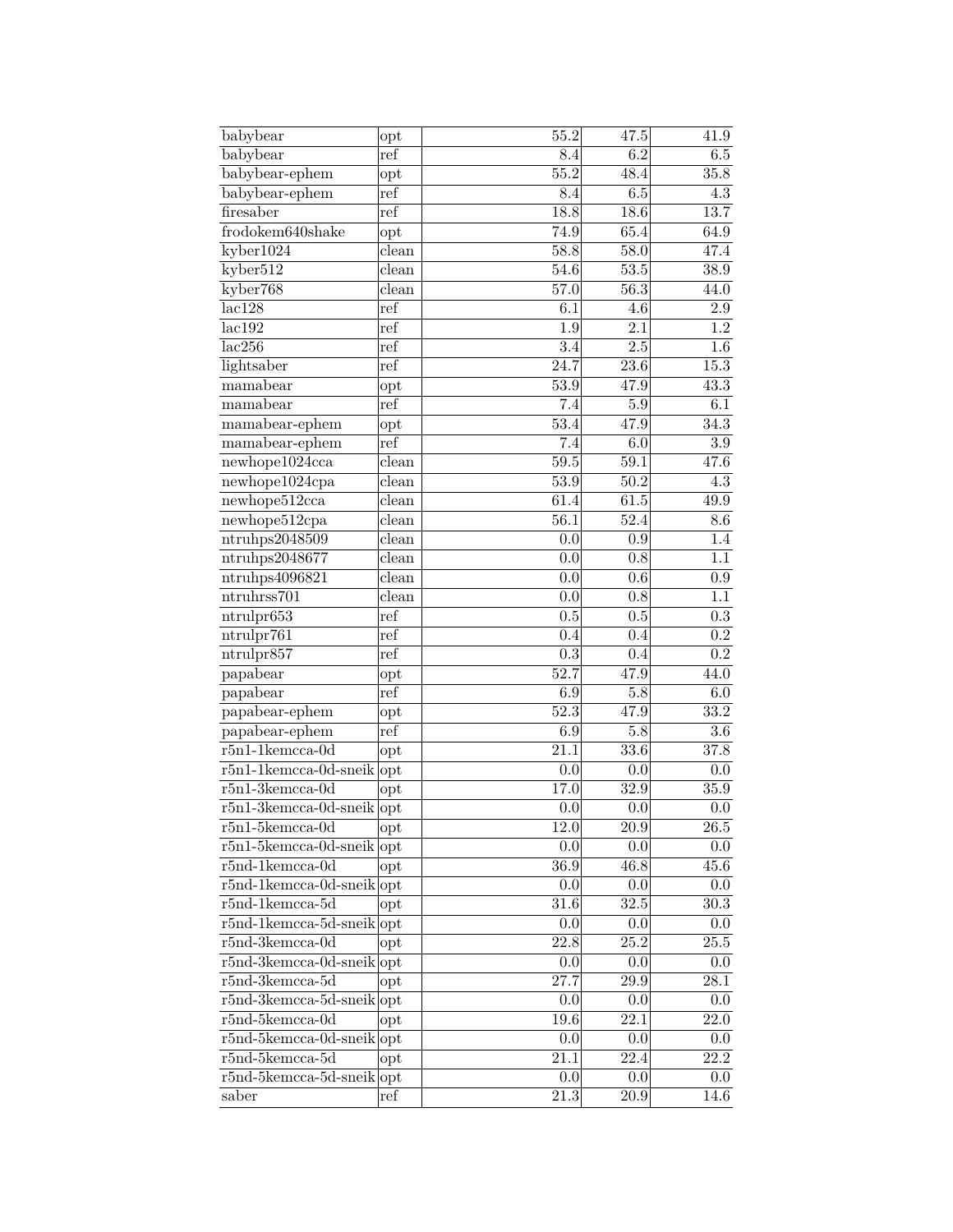| sikep434  | opt | $0.0\,$ | 0.0     | 0.0     |
|-----------|-----|---------|---------|---------|
| sikep503  | opt | $0.0\,$ | 0.0     | 0.0     |
| sikep610  | opt | 0.0     | $0.0\,$ | 0.0     |
| sikep751  | opt | $0.0\,$ | 0.0     | 0.0     |
| sntrup653 | ref | 0.0     | 0.5     | 0.1     |
| sntrup761 | ref | $0.0\,$ | 0.5     | 0.1     |
| sntrup857 | ref | $0.0\,$ | $0.4\,$ | $0.1\,$ |

| <b>Scheme</b>                   | Type                      | Key Generation [%] Sign [%] Verify [%] |                   |                  |
|---------------------------------|---------------------------|----------------------------------------|-------------------|------------------|
| $\overline{\text{dilithium}}$ 2 | $^{\rm{m4}}$              | 70.8                                   | 44.4              | 65.6             |
| dilithium3                      | m4                        | 73.5                                   | 45.6              | 68.0             |
| dilithium4                      | m4                        | 73.1                                   | 49.8              | 69.4             |
| falcon1024                      | $_{\rm m4-ct}$            | 11.2                                   | 0.5               | 36.4             |
| falcon512                       | $m4$ -ct                  | 15.3                                   | 0.5               | 35.9             |
| falcon512-tree                  | $m4$ -ct                  | 12.8                                   | $\overline{1.2}$  | 35.9             |
| dilithium2                      | clean                     | 56.6                                   | 25.1              | 47.1             |
| dilithium3                      | clean                     | 61.4                                   | $\overline{26.9}$ | 51.4             |
| dilithium4                      | clean                     | 62.1                                   | $\overline{30.2}$ | 54.6             |
| falcon1024                      | $opt-ct$                  | $\overline{7.9}$                       | $\overline{0.3}$  | 34.2             |
| falcon1024                      | opt-leaktime              | 11.6                                   | 0.6               | 34.2             |
| falcon512                       | $opt-ct$                  | $\overline{13.0}$                      | 0.4               | 40.4             |
| falcon512                       | opt-leaktime              | 18.4                                   | 0.6               | 35.8             |
| falcon512-tree                  | $opt-ct$                  | 12.0                                   | 0.8               | 35.8             |
| falcon512-tree                  | opt-leaktime              | 16.0                                   | $\overline{1.1}$  | 35.8             |
| luov-48-43-222-chacha           | ref                       | 0.3                                    | 0.1               | 0.0              |
| $luov-48-43-222-\text{keccak}$  | ref                       | 30.7                                   | 12.2              | 15.3             |
| $luov-64-61-302$ -chacha        | ref                       | 0.2                                    | 0.1               | 0.0              |
| $luov-64-61-302-keccak$         | ref                       | 33.3                                   | 11.3              | 15.5             |
| luov-8-58-237-chacha            | ref                       | $\overline{0.3}$                       | $\overline{0.2}$  | $\overline{0.0}$ |
| $luov-8-58-237-keccak$          | ref                       | $\overline{30.6}$                      | $\overline{22.5}$ | 32.9             |
| $q$ Tesla-I                     | ref                       | 18.7                                   | 39.5              | 44.3             |
| $q$ Tesla-II                    | ref                       | 5.9                                    | 11.7              | 14.8             |
| $q$ Tesla-III                   | ref                       | $\overline{27.6}$                      | 34.8              | 39.4             |
| qTesla-V                        | ref                       | 28.7                                   | $\overline{30.0}$ | 41.1             |
| qTesla-V-size                   | ref                       | $\overline{1.7}$                       | 12.2              | 16.6             |
| sphincs-haraka-128f-robust      | clean                     | $\overline{0.0}$                       | 0.0               | 0.0              |
| sphincs-haraka-128f-simple      | clean                     | $\overline{0.0}$                       | $\overline{0.0}$  | $\overline{0.0}$ |
| sphincs-haraka-128s-robust      | clean                     | $\overline{0.0}$                       | $\overline{0.0}$  | 0.0              |
| sphincs-haraka-128s-simple      | clean                     | $\overline{0.0}$                       | $\overline{0.0}$  | 0.0              |
| $sphincs$ -haraka-192f-robust   | clean                     | $\overline{0.0}$                       | $\overline{0.0}$  | 0.0              |
| sphincs-haraka-192f-simple      | $\overline{\text{clean}}$ | $\overline{0.0}$                       | $\overline{0.0}$  | 0.0              |
| sphincs-haraka-192s-robust      | clean                     | $\overline{0.0}$                       | $\overline{0.0}$  | 0.0              |
| sphincs-haraka-192s-simple      | clean                     | $\overline{0.0}$                       | $\overline{0.0}$  | 0.0              |
| sphincs-haraka-256f-robust      | clean                     | 0.0                                    | 0.0               | $0.0\,$          |
| sphincs-haraka-256f-simple      | clean                     | 0.0                                    | 0.0               | 0.0              |
| sphincs-haraka-256s-robust      | clean                     | 0.0                                    | 0.0               | 0.0              |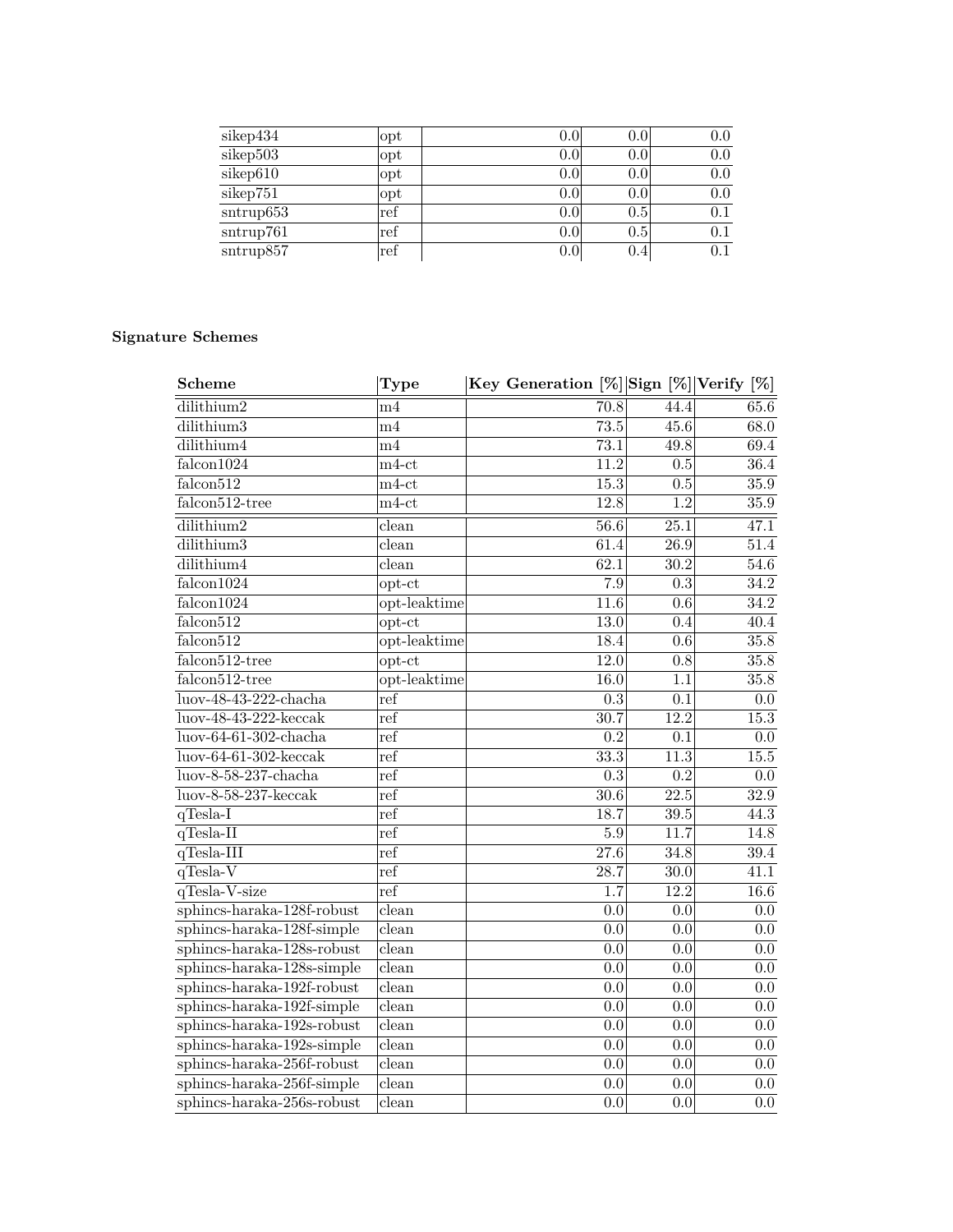| sphincs-haraka-256s-simple             | clean                     | 0.0               | 0.0      | 0.0               |
|----------------------------------------|---------------------------|-------------------|----------|-------------------|
| sphincs-sha256-128f-robust             | clean                     | 89.7              | 89.1     | 89.8              |
| sphincs-sha256-128f-simple             | $\overline{\text{clean}}$ | 88.2              | 88.6     | 88.2              |
| sphincs-sha256-128s-robust             | $\overline{\text{clean}}$ | 89.0              | 89.2     | 89.7              |
| sphincs-sha256-128s-simple             | clean                     | 88.2              | 87.3     | 88.1              |
| sphincs-sha256-192f-robust             | clean                     | 89.3              | 89.4     | 86.3              |
| $sphincs-sha256-192f-simple$           | clean                     | 88.0              | 89.1     | 88.2              |
| sphincs-sha256-192s-robust             | clean                     | 89.3              | 89.9     | 89.8              |
| sphincs-sha256-192s-simple             | clean                     | 87.7              | 88.3     | 88.5              |
| sphincs-sha256-256f-robust             | clean                     | 92.5              | 92.7     | 92.8              |
| sphincs-sha256-256f-simple             | clean                     | 87.8              | $87.9\,$ | 88.1              |
| sphincs-sha256-256s-robust             | clean                     | 92.4              | $92.5\,$ | $93.0\,$          |
| sphincs-sha256-256s-simple             | clean                     | 87.4              | 88.1     | 88.3              |
| sphincs-shake $256-128$ f-robust clean |                           | 95.8              | $97.5\,$ | 97.8              |
| $sphincs-shake256-128f-simple clean$   |                           | 96.4              | 96.2     | $\overline{90.6}$ |
| $sphincs-shake256-128s-robust clean$   |                           | 97.6              | 97.5     | 97.8              |
| $sphincs-shake256-128s-simple clean$   |                           | 96.3              | 96.2     | 96.3              |
| sphincs-shake $256-192$ f-robust clean |                           | 96.4              | 97.5     | 97.7              |
| $sphincs-shake256-192f-simple$ clean   |                           | 96.3              | 96.2     | $\overline{96.3}$ |
| $sphincs-shake256-192s-robust clean$   |                           | 97.7              | 97.4     | 97.7              |
| $sphincs-shake256-192s-simple clean$   |                           | 96.2              | 96.0     | $\frac{96.3}{ }$  |
| sphincs-shake $256-256f$ -robust clean |                           | $\overline{97.6}$ | 97.6     | 97.6              |
| $sphincs-shake256-256f-simple$ clean   |                           | 96.3              | 96.2     | 96.2              |
| $sphincs-shake256-256s-robust clean$   |                           | 97.6              | $97.5\,$ | 97.6              |
| $sphincs-shake256-256s-simple clean$   |                           | 96.3              | 96.1     | 96.2              |

### **5.4 Code Size**

Code size is measured in bytes.

| Scheme                         | Type           |         | .text .data .bss |          | Total   |
|--------------------------------|----------------|---------|------------------|----------|---------|
| firesaber                      | m4             | 44 184  | $\theta$         | 0        | 44 184  |
| frodokem640aes                 | m4             | 8496    | 0                | 0        | 8496    |
| frodokem640shake               | m <sub>4</sub> | 8584    | 0                | $\theta$ | 8584    |
| kyber1024                      | m4             | 12424   | 0                | 0        | 12424   |
| kyber512                       | m4             | 11 000  | 0                | 0        | 11 000  |
| kyber768                       | m4             | 11400   | 0                | 0        | 11400   |
| lightsaber                     | m4             | 44916   | 0                | 0        | 44 916  |
| new hope1024cca                | m4             | 12176   | 0                | $\theta$ | 12 176  |
| new hope1024cpa                | m <sub>4</sub> | 11780   | 0                | 0        | 11780   |
| ntrubps2048509                 | m4             | 89 140  | 0                | 0        | 89 140  |
| ntrubps2048677                 | m4             | 129 504 | 0                | $\theta$ | 129 504 |
| ntruhps4096821                 | m <sub>4</sub> | 154 460 | 0                | 0        | 154 460 |
| ntruhrss701                    | m4             | 132 224 | 0                | 0        | 132 224 |
| $r5n1-1$ kemcca-0d             | m4             | 3297    | 0                | 0        | 3297    |
| $r5n1-1$ kemcca-0d-sneik $ m4$ |                | 4808    | 0                | $\theta$ | 4808    |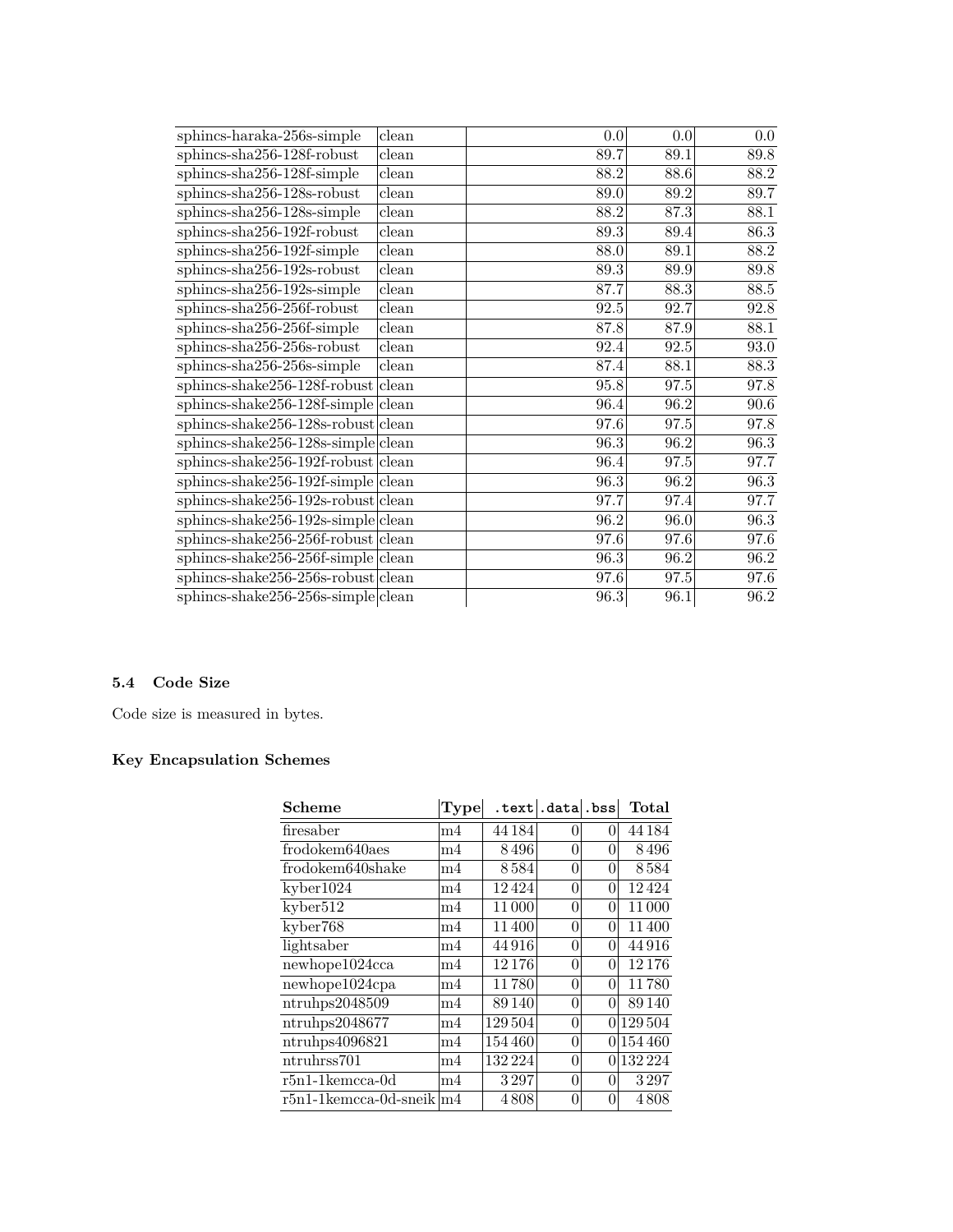| $r5n1-3kemcca-0d$                   | m4             | $\overline{3}$ 425 | $\overline{0}$   | 0                | 3425                |
|-------------------------------------|----------------|--------------------|------------------|------------------|---------------------|
| $r5n1-3$ kemcca-0d-sneik $ m4$      |                | 4916               | $\overline{0}$   | 0                | 4916                |
| $r5n1-5$ kemcca-0d                  | m4             | 3473               | $\overline{0}$   | 0                | 3473                |
| $r5n1-5$ kemcca-0d-sneik $ m4$      |                | 4972               | $\overline{0}$   | 0                | 4972                |
| $r5nd-1$ kemcca- $0d$               | m4             | $\overline{2651}$  | $\boldsymbol{0}$ | $\overline{0}$   | $2\overline{651}$   |
| $r5nd-1$ kemcca-0d-sneik $ m4$      |                | 4 1 4 6            | $\overline{0}$   | $\overline{0}$   | 4 1 4 6             |
| $r5nd-1$ kemcca- $5d$               | m4             | 5623               | $\overline{0}$   | $\overline{0}$   | 5623                |
| $r5nd-1$ kemcca-5d-sneik $ m4$      |                | 7114               | $\overline{0}$   | $\overline{0}$   | 7114                |
| $r5nd-3kemcca-0d$                   | m4             | 2879               | $\overline{0}$   | $\overline{0}$   | 2879                |
| $r5nd-3kemcca-0d-sneik\vert m4$     |                | 4374               | $\boldsymbol{0}$ | $\overline{0}$   | 4374                |
| $r5nd-3kemcca-5d$                   | m4             | 6975               | $\boldsymbol{0}$ | $\overline{0}$   | 6975                |
| $r$ 5nd-3kemcca-5d-sneik $ m4 $     |                | 8470               | 0                | $\overline{0}$   | 8470                |
| $r5nd-5kemcca-0d$                   | m4             | 2927               | 0                | $\overline{0}$   | 2927                |
| $r5nd-5kemcca-0d-sneik\vert m4$     |                | 4410               | $\boldsymbol{0}$ | $\boldsymbol{0}$ | 4410                |
| $r5nd-5$ kemcca- $5d$               | m4             | 4507               | $\boldsymbol{0}$ | $\overline{0}$   | 4507                |
| $r5nd-5kemcca-5d-sneik\vert m4$     |                | 6002               | $\overline{0}$   | $\overline{0}$   | $\overline{600}2$   |
| saber                               | m <sub>4</sub> | 44 468             | $\boldsymbol{0}$ | $\overline{0}$   | 44 468              |
| babybear                            | opt            | 5627               | $\boldsymbol{0}$ | $\boldsymbol{0}$ | $5\,\overline{627}$ |
| babybear                            | ref            | 4922               | $\boldsymbol{0}$ | 0                | 4922                |
| babybear-ephem                      | opt            | 4985               | $\boldsymbol{0}$ | $\overline{0}$   | 4985                |
| babybear-ephem                      | ref            | 4892               | $\boldsymbol{0}$ | $\overline{0}$   | 4892                |
| firesaber                           | ref            | 12 244             | $\overline{0}$   | 0                | 12 244              |
| frodokem640shake                    | opt            | 6464               | 0                | 0                | 6464                |
| kyber1024                           | clean          | $\overline{5352}$  | 512              | 0                | 5864                |
| kyber512                            | clean          | 4444               | 512              | 0                | 4956                |
| kyber768                            | clean          | 4600               | 512              | $\overline{0}$   | 5112                |
| lac128                              | ref            | 29708              | 72               | 296              | 30076               |
| lac192                              | ref            | $21\,196$          | $\overline{72}$  | 152              | 21 4 20             |
| lac256                              | ref            | 29876              | 72               | 296              | $\frac{30\,244}{ }$ |
| lightsaber                          | ref            | 12976              | $\overline{0}$   | 0                | 12976               |
| mamabear                            | opt            | $\overline{5623}$  | 0                | 0                | 5623                |
| mamabear                            | ref            | 5414               | $\boldsymbol{0}$ | 0                | 5414                |
| mamabear-ephem                      | opt            | 4917               | $\boldsymbol{0}$ | 0                | 4917                |
| mamabear-ephem                      | ref            | 4900               | $\boldsymbol{0}$ | $\overline{0}$   | 4900                |
| newhope1024cca                      | clean          | 10780              | $\boldsymbol{0}$ | $\boldsymbol{0}$ | 10780               |
| newhope1024cpa                      | $_{\rm clean}$ | 10384              | $\overline{0}$   | $\theta$         | 10384               |
| newhope512cca                       | clean          | $7\,016$           | 0                | $\boldsymbol{0}$ | 7016                |
| newhope512cpa                       | clean          | 6620               | 0                | 0                | 6620                |
| ntruhps2048509                      | $_{\rm clean}$ | 6916               | 0                | $\overline{0}$   | 6916                |
| $\overline{\text{ntruhps}}$ 2048677 | clean          | 6960               | 0                | 0                | 6960                |
| ntruhps4096821                      | clean          | 6684               | 0                | $\overline{0}$   | 6684                |
| ntruhrss701                         | clean          | 6828               | 0                | $\boldsymbol{0}$ | 6828                |
| ntrulpr653                          | ref            | 4516               | $\boldsymbol{0}$ | $\overline{0}$   | $4\,516$            |
| ntrulpr761                          | ref            | 4632               | 0                | $\overline{0}$   | 4632                |
| ntrulpr857                          | ref            | 4696               | $\boldsymbol{0}$ | $\overline{0}$   | 4696                |
| papabear                            | opt            | 5559               | $\boldsymbol{0}$ | $\overline{0}$   | $5\,559$            |
| papabear                            | ref            | 5398               | $\boldsymbol{0}$ | $\boldsymbol{0}$ | $5\,398$            |
| papabear-ephem                      | opt            | 4877               | 0                | $\overline{0}$   | 4877                |
| papabear-ephem                      | ref            | 4908               | $\boldsymbol{0}$ | $\overline{0}$   | 4908                |
| $r5n1-1$ kemcca-0d                  | $_{\rm opt}$   | 4055               | $\boldsymbol{0}$ | $\overline{0}$   | 4055                |
| $r5n1-1$ kemcca-0d-sneik opt        |                | 6591               | $\overline{0}$   | $\boldsymbol{0}$ | 6591                |
|                                     |                |                    |                  |                  |                     |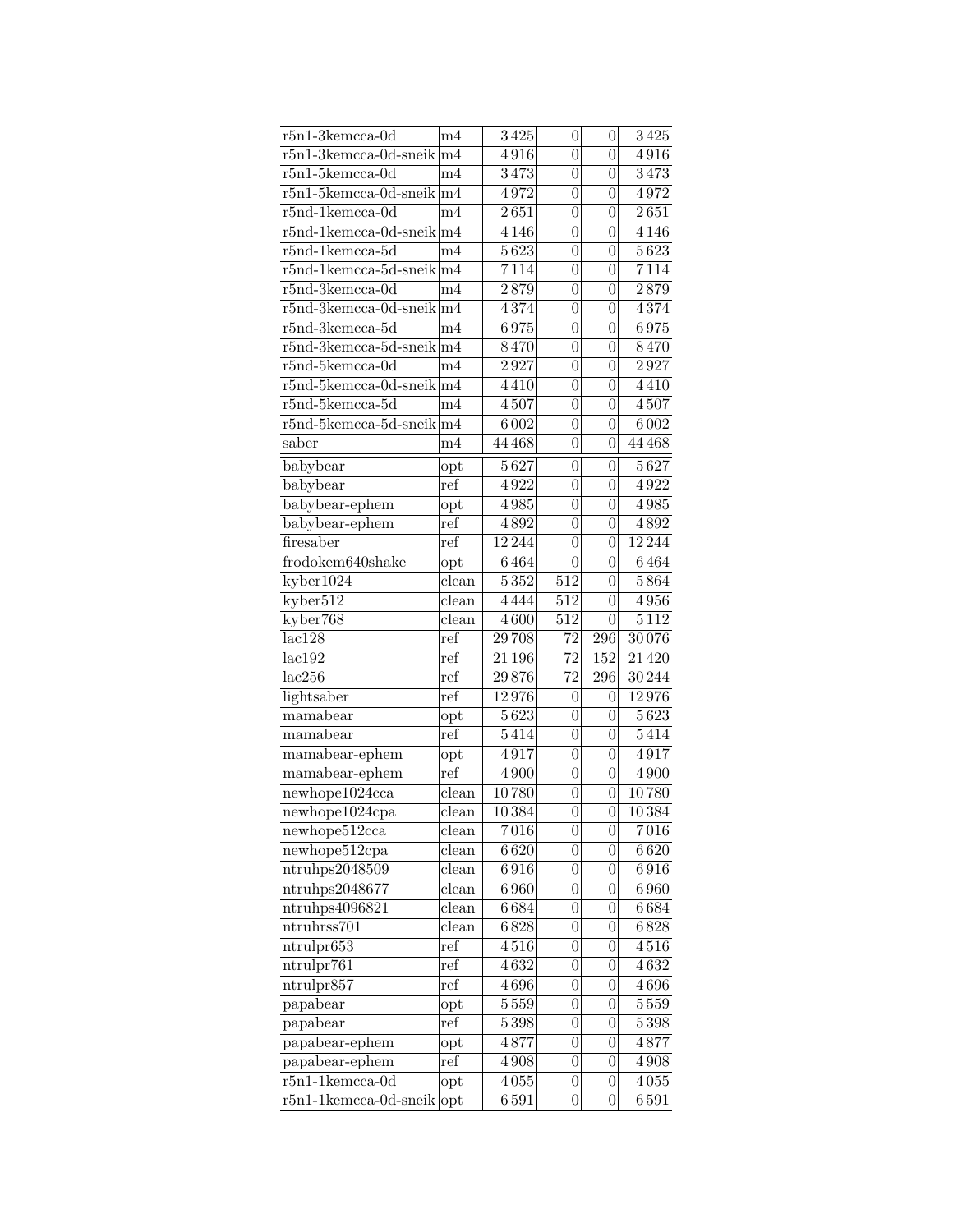| $r5n1-3kemcca-0d$               | opt | 4539    | $\theta$       | 0 | 4539              |
|---------------------------------|-----|---------|----------------|---|-------------------|
| $r5n1-3kemcca-0d-sneik$         | opt | 7055    | 0              | 0 | $7\,055$          |
| $r5n1-5$ kemcca-0d              | opt | 4615    | $\overline{0}$ | 0 | 4615              |
| $r5n1-5$ kemcca-0d-sneik        | opt | 7139    | $\overline{0}$ | 0 | 7139              |
| $r5nd-1$ kemcca- $0d$           | opt | 2685    | 0              | 0 | $2\,685$          |
| $r5nd-1$ kemcca-0d-sneik        | opt | 5 2 0 5 | 0              | 0 | 5205              |
| $r5nd-1$ kemcca- $5d$           | opt | 5713    | 0              | 0 | 5713              |
| $r5nd-1$ kemcca-5d-sneik $ opt$ |     | 8229    | 0              | 0 | 8229              |
| $r5nd-3kemcca-0d$               | opt | 2961    | $\overline{0}$ | 0 | 2961              |
| $r5nd-3kemcca-0d-sneik opt$     |     | 5481    | $\overline{0}$ | 0 | 5481              |
| $r5nd-3kemcca-5d$               | opt | 7005    | 0              | 0 | 7005              |
| $r5nd-3kemcca-5d-sneik opt$     |     | 9525    | $\overline{0}$ | 0 | 9525              |
| $r5nd-5kemcca-0d$               | opt | 3005    | 0              | 0 | 3005              |
| $r5nd-5$ kemcca-0d-sneik $ opt$ |     | 5513    | 0              | 0 | 5513              |
| $r5nd-5kemcca-5d$               | opt | 4545    | 0              | 0 | $4\,545$          |
| $r5nd-5kemcca-5d-sneik opt$     |     | 7065    | 0              | 0 | 7065              |
| saber                           | ref | 12524   | 0              | 0 | 12524             |
| sikep434                        | opt | 30 368  | 0              | 0 | 30 368            |
| sikep503                        | opt | 31376   | $\overline{0}$ | 0 | 31376             |
| sikep610                        | opt | 20 064  | 0              | 0 | 20064             |
| sikep751                        | opt | 21692   | $\overline{0}$ | 0 | 21692             |
| $s$ ntrup $653$                 | ref | 6028    | 0              | 0 | 6028              |
| sntrup761                       | ref | 6164    | $\overline{0}$ | 0 | $616\overline{4}$ |
| $\frac{\text{sntrup857}}{}$     | ref | 6148    | 0              | 0 | 6 1 4 8           |
|                                 |     |         |                |   |                   |

| <b>Scheme</b>                             | Type           |         | .text .data     | .bss            | Total            |
|-------------------------------------------|----------------|---------|-----------------|-----------------|------------------|
| dilithium2                                | m4             | 13948   | $\vert 0 \vert$ | $\Omega$        | 13948            |
| dilithium3                                | m4             | 13756   | $\overline{0}$  | $\Omega$        | 13756            |
| dilithium4                                | m4             | 13852   | $\overline{0}$  | $\Omega$        | 13852            |
| falcon1024                                | $m4-ct$        | 77335   |                 |                 | 0 79 872 157 207 |
| falcon512                                 | $m4$ -ct       | 77335   |                 |                 | 0 39 936 117 271 |
| $\overline{\text{falcon}}512\text{-tree}$ | $_{\rm m4-ct}$ | 77067   |                 |                 | 0 27 648 104 715 |
| dilithium2                                | $_{\rm clean}$ | 11336   | 0               | $\vert 0 \vert$ | 11336            |
| dilithium3                                | clean          | 11144   | $\overline{0}$  | $\theta$        | 11 144           |
| dilithium4                                | clean          | 11240   | 0               | $\Omega$        | 11240            |
| falcon1024                                | $opt-ct$       | 76 203  |                 |                 | 0 79 872 156 075 |
| falcon1024                                | opt-leaktime   | 71947   |                 |                 | 0 79872 151819   |
| falcon <sup>512</sup>                     | $opt-ct$       | 76 203  |                 |                 | 0 39 936 116 139 |
| falcon512                                 | opt-leaktime   | 71947   |                 |                 | 0 39 936 111 883 |
| falcon512-tree                            | $opt-ct$       | 75935   |                 |                 | 0 27 648 103 583 |
| $falcon512$ -tree                         | opt-leaktime   | 71679   |                 | 0 27648         | 99327            |
| luov-48-43-222-chacha                     | ref            | 405722  | 36 <sup>°</sup> |                 | 0 405 758        |
| $luov-48-43-222-keccak$                   | ref            | 405730  | $36$            |                 | 0 405 766        |
| luov-64-61-302-chacha                     | ref            | 405412  | $\overline{36}$ |                 | 0 405 448        |
| $luov-64-61-302-keccak$                   | ref            | 405452  | $36$            |                 | 0 405488         |
| luov-8-58-237-chacha                      | ref            | 404 920 | $\overline{36}$ |                 | 0 404 956        |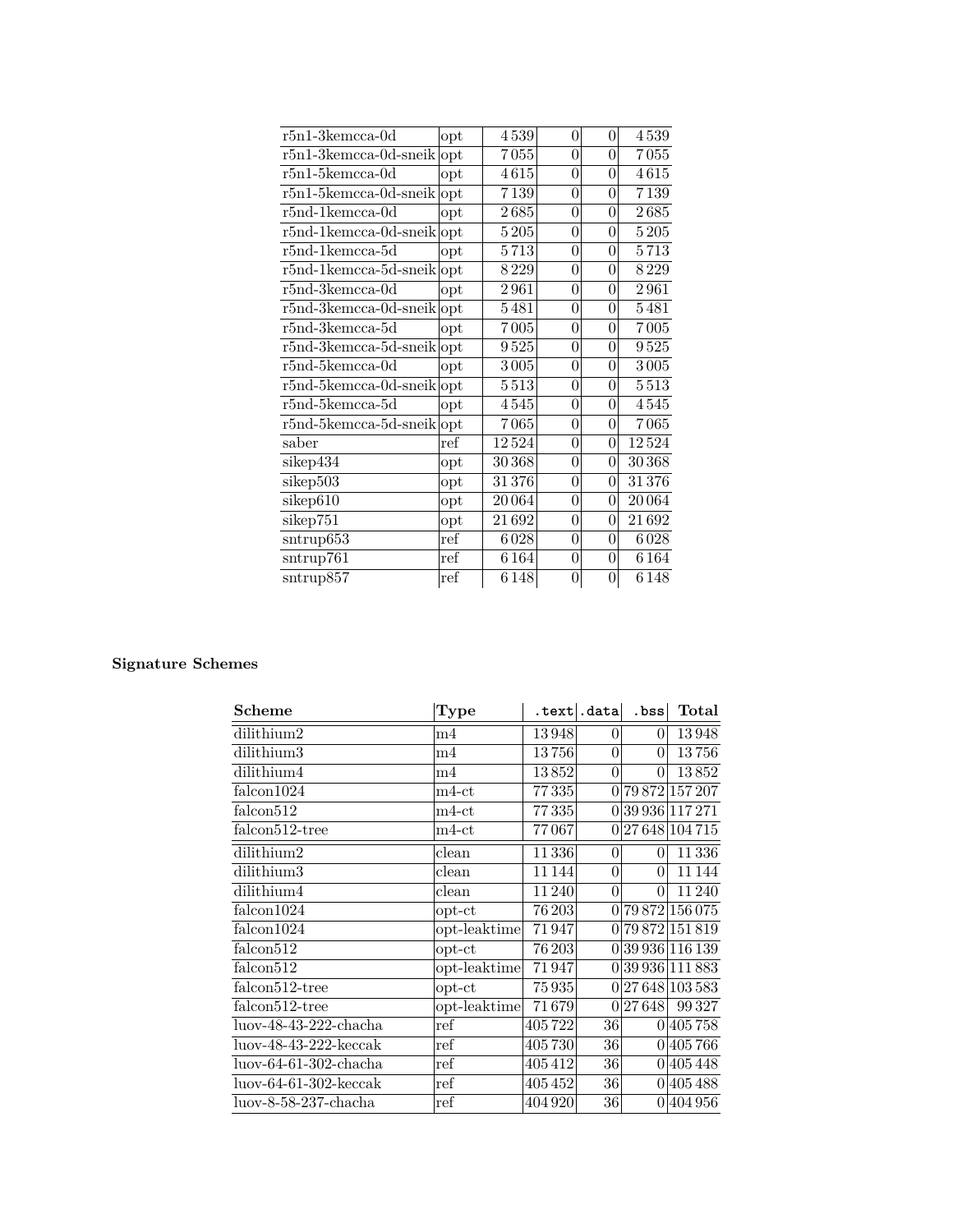| $luov-8-58-237-keccak$                | ref                       | 404924  | 36               |                    | 0 404 960 |
|---------------------------------------|---------------------------|---------|------------------|--------------------|-----------|
| $q$ Tesla-I                           | ref                       | 13512   | $\theta$         | 0                  | 13512     |
| $q$ Tesla-II                          | ref                       | 18832   | $\overline{0}$   | 7204               | 26 0 36   |
| $q$ Tesla-III                         | ref                       | 17400   | $\overline{0}$   | $\overline{0}$     | 17400     |
| $q$ Tesla-V                           | ref                       | 29536   | $\overline{0}$   | $\theta$           | 29536     |
| $q$ Tesla-V-size                      | ref                       | 22892   | 0                | 14372              | 37264     |
| sphincs-haraka-128f-robust            | clean                     | 17192   | $\theta$         | 1280               | 18472     |
| sphincs-haraka-128f-simple            | clean                     | 17028   | $\overline{0}$   | 1280               | 18308     |
| sphincs-haraka-128s-robust            | $_{\rm clean}$            | 17500   | $\overline{0}$   | $\overline{1280}$  | 18780     |
| sphincs-haraka-128s-simple            | clean                     | 17336   | $\boldsymbol{0}$ | 1280               | 18616     |
| sphincs-haraka-192f-robust            | $_{\rm clean}$            | 17140   | $\overline{0}$   | 1280               | 18420     |
| sphincs-haraka-192f-simple            | $_{\rm clean}$            | 16940   | $\overline{0}$   | 1 2 8 0            | 18220     |
| sphincs-haraka-192s-robust            | $_{\rm clean}$            | 17432   | $\boldsymbol{0}$ | 1 2 8 0            | 18712     |
| sphincs-haraka-192s-simple            | $_{\rm clean}$            | 17232   | $\overline{0}$   | 1280               | 18512     |
| sphincs-haraka-256f-robust            | $_{\rm clean}$            | 17528   | $\overline{0}$   | 1280               | 18808     |
| sphincs-haraka-256f-simple            | $_{\rm clean}$            | 17240   | $\overline{0}$   | 1280               | 18520     |
| sphincs-haraka-256s-robust            | $_{\rm clean}$            | 17736   | 0                | $\overline{1}$ 280 | 19016     |
| sphincs-haraka-256s-simple            | clean                     | 17448   | $\boldsymbol{0}$ | 1280               | 18728     |
| sphincs-sha256-128f-robust            | clean                     | 4860    | $\boldsymbol{0}$ | 40                 | 4900      |
| sphincs-sha256-128f-simple            | clean                     | 4628    | $\overline{0}$   | 40                 | 4668      |
| sphincs-sha256-128s-robust            | clean                     | 5160    | $\overline{0}$   | 40                 | 5200      |
| sphincs-sha256-128s-simple            | clean                     | 4928    | $\overline{0}$   | 40                 | 4968      |
| sphincs-sha256-192f-robust            | $\overline{\text{clean}}$ | 4948    | $\overline{0}$   | 40                 | 4988      |
| sphincs-sha256-192f-simple            | clean                     | 4636    | $\overline{0}$   | 40                 | 4676      |
| sphincs-sha256-192s-robust            | clean                     | 5244    | $\overline{0}$   | 40                 | 5284      |
| sphincs-sha256-192s-simple            | $_{\rm clean}$            | 4932    | $\overline{0}$   | 40                 | 4972      |
| sphincs-sha256-256f-robust            | clean                     | 5468    | $\overline{0}$   | 40                 | 5508      |
| sphincs-sha256-256f-simple            | $_{\rm clean}$            | 5044    | $\overline{0}$   | 40                 | 5084      |
| sphincs-sha256-256s-robust            | $_{\rm clean}$            | 5676    | $\boldsymbol{0}$ | 40                 | 5716      |
| sphincs-sha256-256s-simple            | $\overline{\text{clean}}$ | 5252    | $\boldsymbol{0}$ | 40                 | 5292      |
| sphincs-shake256-128f-robust          | clean                     | 4096    | $\boldsymbol{0}$ | $\theta$           | 4096      |
| sphincs-shake256-128f-simple          | clean                     | 3896    | $\boldsymbol{0}$ | $\overline{0}$     | 3896      |
| sphincs-shake256-128s-robust          | clean                     | 4 4 0 4 | $\boldsymbol{0}$ | $\theta$           | 4 4 0 4   |
| $sphincs-shake256-128s-simple clean$  |                           | 4204    | $\boldsymbol{0}$ | 0                  | 4 2 0 4   |
| sphincs-shake256-192f-robust          | clean                     | 4 1 0 8 | $\boldsymbol{0}$ | $\overline{0}$     | 4 1 0 8   |
| sphincs-shake256-192f-simple          | clean                     | 3856    | $\boldsymbol{0}$ | $\theta$           | 3856      |
| $sphincs-shake256-192s-robust clean$  |                           | 4 4 0 0 | $\boldsymbol{0}$ | $\vert 0 \vert$    | 4 4 0 0   |
| $sphincs-shake256-192s-simple clean$  |                           | 4 1 4 8 | $\boldsymbol{0}$ | $\overline{0}$     | 4 1 4 8   |
| sphincs-shake256-256f-robust clean    |                           | 4 4 8 0 | $\boldsymbol{0}$ | $\overline{0}$     | 4 4 8 0   |
| $sphincs-shake256-256f-simple$ clean  |                           | 4172    | $\boldsymbol{0}$ | $\boldsymbol{0}$   | 4172      |
| $s$ phincs-shake256-256s-robust clean |                           | 4684    | $\boldsymbol{0}$ | $\boldsymbol{0}$   | 4684      |
| $sphincs-shake256-256s-simple clean$  |                           | 4 3 8 0 | $\boldsymbol{0}$ | $\vert 0 \vert$    | 4380      |

# **References**

AAB<sup>+</sup>19a. Carlos Aguilar Melchor, Nicolas Aragon, Slim Bettaieb, Loïc Bidoux, Olivier Blazy, Jean-Christophe Deneuville, Philippe Gaborit, Edoardo Persichetti, and Gilles Zémor. HQC. Technical report, National Institute of Standards and Technology, 2019. available at [https://csrc.nist.gov/projects/](https://csrc.nist.gov/projects/post-quantum-cryptography/round-2-submissions) [post-quantum-cryptography/round-2-submissions](https://csrc.nist.gov/projects/post-quantum-cryptography/round-2-submissions). [6](#page-5-0)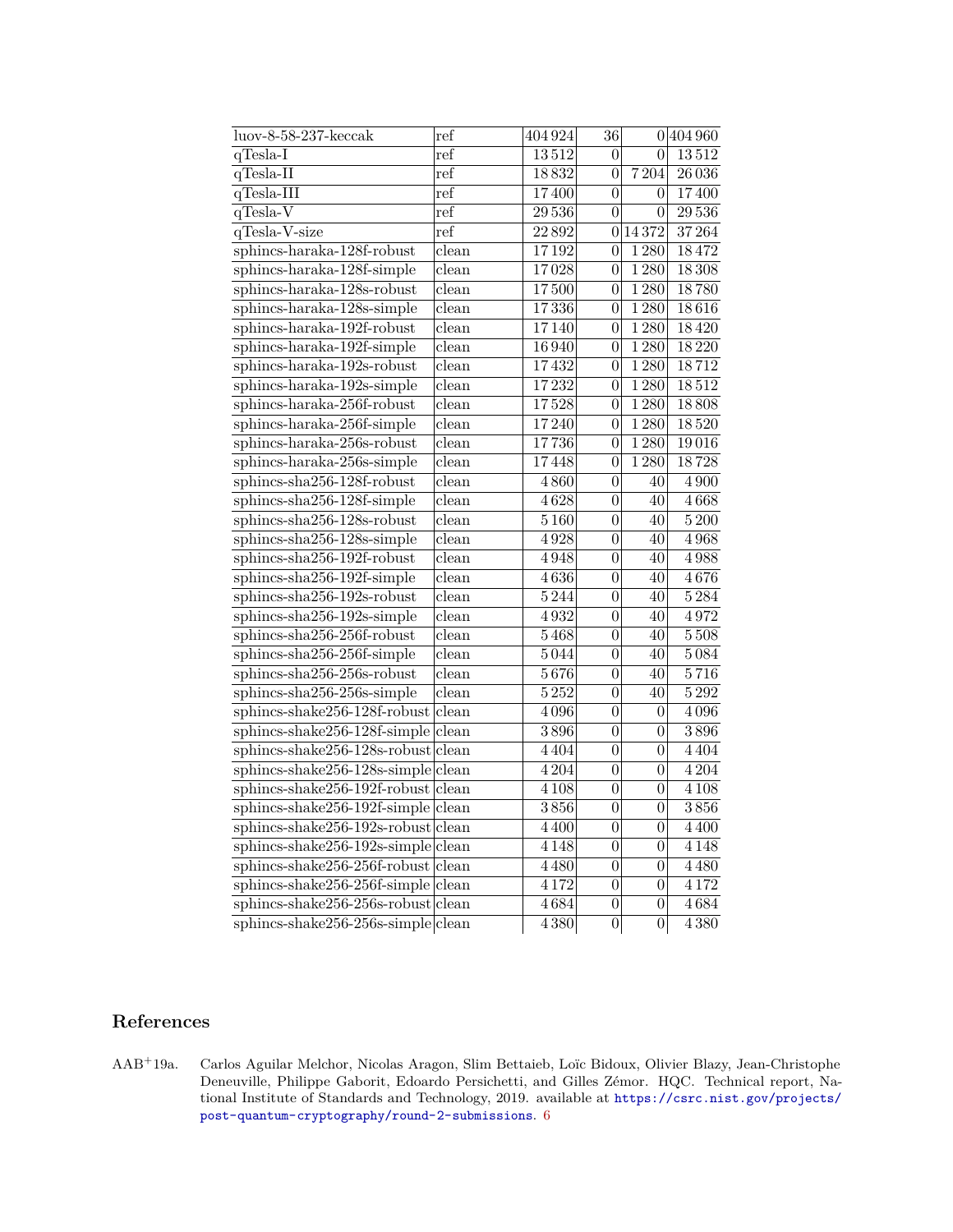- AAB<sup>+</sup>19b. Carlos Aguilar Melchor, Nicolas Aragon, Slim Bettaieb, Loic Bidoux, Olivier Blazy, Jean-Christophe Deneuville, Phillippe Gaborit, Gilles Zémor, Alain Couvreur, and Adrien Hauteville. RQC. Technical report, National Institute of Standards and Technology, 2019. available at [https://csrc.nist.gov/](https://csrc.nist.gov/projects/post-quantum-cryptography/round-2-submissions) [projects/post-quantum-cryptography/round-2-submissions](https://csrc.nist.gov/projects/post-quantum-cryptography/round-2-submissions). [6](#page-5-0)
- ABB<sup>+</sup>19. Nicolas Aragon, Paulo Barreto, Slim Bettaieb, Loic Bidoux, Olivier Blazy, Jean-Christophe Deneuville, Phillipe Gaborit, Shay Gueron, Tim Guneysu, Carlos Aguilar Melchor, Rafael Misoczki, Edoardo Persichetti, Nicolas Sendrier, Jean-Pierre Tillich, Gilles Zémor, and Valentin Vasseur. BIKE. Technical report, National Institute of Standards and Technology, 2019. available at [https://csrc.nist.gov/](https://csrc.nist.gov/projects/post-quantum-cryptography/round-2-submissions) [projects/post-quantum-cryptography/round-2-submissions](https://csrc.nist.gov/projects/post-quantum-cryptography/round-2-submissions). [6](#page-5-0)
- ABD<sup>+</sup>19. Nicolas Aragon, Olivier Blazy, Jean-Christophe Deneuville, Philippe Gaborit, Adrien Hauteville, Olivier Ruatta, Jean-Pierre Tillich, Gilles Zémor, Carlos Aguilar Melchor, Slim Bettaieb, Loic Bidoux, Magali Bardet, and Ayoub Otmani. ROLLO. Technical report, National Institute of Standards and Technology, 2019. available at [https://csrc.nist.gov/projects/post-quantum-cryptography/](https://csrc.nist.gov/projects/post-quantum-cryptography/round-2-submissions) [round-2-submissions](https://csrc.nist.gov/projects/post-quantum-cryptography/round-2-submissions). [6](#page-5-0)
- ACP<sup>+</sup>19. Martin Albrecht, Carlos Cid, Kenneth G. Paterson, Cen Jung Tjhai, and Martin Tomlinson. NTS-KEM. Technical report, National Institute of Standards and Technology, 2019. available at [https:](https://csrc.nist.gov/projects/post-quantum-cryptography/round-2-submissions) [//csrc.nist.gov/projects/post-quantum-cryptography/round-2-submissions](https://csrc.nist.gov/projects/post-quantum-cryptography/round-2-submissions). [6](#page-5-0)
- AJS16. Erdem Alkim, Philipp Jakubeit, and Peter Schwabe. A new hope on arm cortex-m. In *Security, Privacy, and Advanced Cryptography Engineering*, volume 10076 of *Lecture Notes in Computer Science*, pages 332–349. Springer-Verlag Berlin Heidelberg, 2016. [4](#page-3-0)
- BAA<sup>+</sup>19. Nina Bindel, Sedat Akleylek, Erdem Alkim, Paulo S. L. M. Barreto, Johannes Buchmann, Edward Eaton, Gus Gutoski, Juliane Kramer, Patrick Longa, Harun Polat, Jefferson E. Ricardini, and Gustavo Zanon. qTESLA. Technical report, National Institute of Standards and Technology, 2019. available at <https://csrc.nist.gov/projects/post-quantum-cryptography/round-2-submissions>. [5](#page-4-0)
- BBC<sup>+</sup>19. Marco Baldi, Alessandro Barenghi, Franco Chiaraluce, Gerardo Pelosi, and Paolo Santini. LEDAcrypt. Technical report, National Institute of Standards and Technology, 2019. available at [https://csrc.](https://csrc.nist.gov/projects/post-quantum-cryptography/round-2-submissions) [nist.gov/projects/post-quantum-cryptography/round-2-submissions](https://csrc.nist.gov/projects/post-quantum-cryptography/round-2-submissions). [6](#page-5-0)
- BCL<sup>+</sup>19. Daniel J. Bernstein, Tung Chou, Tanja Lange, Ingo von Maurich, Rafael Misoczki, Ruben Niederhagen, Edoardo Persichetti, Christiane Peters, Peter Schwabe, Nicolas Sendrier, Jakub Szefer, and Wen Wang. Classic McEliece. Technical report, National Institute of Standards and Technology, 2019. available at <https://csrc.nist.gov/projects/post-quantum-cryptography/round-2-submissions>. [6](#page-5-0)
- BCLv19. Daniel J. Bernstein, Chitchanok Chuengsatiansup, Tanja Lange, and Christine van Vredendaal. NTRU Prime. Technical report, National Institute of Standards and Technology, 2019. available at [https:](https://csrc.nist.gov/projects/post-quantum-cryptography/round-2-submissions) [//csrc.nist.gov/projects/post-quantum-cryptography/round-2-submissions](https://csrc.nist.gov/projects/post-quantum-cryptography/round-2-submissions). [4](#page-3-0)
- BFM<sup>+</sup>18. Joppe W. Bos, Simon Friedberger, Marco Martinoli, Elisabeth Oswald, and Martijn Stam. Fly, you fool! faster frodo for the arm cortex-m4. Cryptology ePrint Archive, Report 2018/1116, 2018. <https://eprint.iacr.org/2018/1116>. [4](#page-3-0)
- BKS19. Leon Botros, Matthias J. Kannwischer, and Peter Schwabe. Memory-efficient high-speed implementation of Kyber on Cortex-M4. In *Progress in Cryptology – Africacrypt 2019*, Lecture Notes in Computer Science. Springer-Verlag Berlin Heidelberg, 2019. (to appear). [4](#page-3-0)
- BPSV19. Ward Beullens, Bart Preneel, Alan Szepieniec, and Frederik Vercauteren. LUOV. Technical report, National Institute of Standards and Technology, 2019. available at [https://csrc.nist.gov/projects/](https://csrc.nist.gov/projects/post-quantum-cryptography/round-2-submissions) [post-quantum-cryptography/round-2-submissions](https://csrc.nist.gov/projects/post-quantum-cryptography/round-2-submissions). [5](#page-4-0)
- CFM<sup>+</sup>19. A. Casanova, J.-C. Faugère, G. Macario-Rat, J. Patarin, L. Perret, and J. Ryckeghem. GeMSS. Technical report, National Institute of Standards and Technology, 2019. available at [https://csrc.nist.gov/](https://csrc.nist.gov/projects/post-quantum-cryptography/round-2-submissions) [projects/post-quantum-cryptography/round-2-submissions](https://csrc.nist.gov/projects/post-quantum-cryptography/round-2-submissions). [6](#page-5-0)
- <span id="page-20-0"></span>DCP<sup>+</sup>19. Jintai Ding, Ming-Shing Chen, Albrecht Petzoldt, Dieter Schmidt, and Bo-Yin Yang. Rainbow. Technical report, National Institute of Standards and Technology, 2019. available at [https://csrc.nist.gov/](https://csrc.nist.gov/projects/post-quantum-cryptography/round-2-submissions) [projects/post-quantum-cryptography/round-2-submissions](https://csrc.nist.gov/projects/post-quantum-cryptography/round-2-submissions). [7](#page-6-0)
- GKOS18. Tim Güneysu, Markus Krausz, Tobias Oder, and Julian Speith. Evaluation of lattice-based signature schemes in embedded systems. In *25th IEEE International Conference on Electronics, Circuits and Systems, ICECS 2018*, pages 385–388, 2018. [5](#page-4-0)
- GZB<sup>+</sup>19. Oscar Garcia-Morchon, Zhenfei Zhang, Sauvik Bhattacharya, Ronald Rietman, Ludo Tolhuizen, Jose-Luis Torre-Arce, Hayo Baan, Markku-Juhani O. Saarinen, Scott Fluhrer, Thijs Laarhoven, and Rachel Player. Round5. Technical report, National Institute of Standards and Technology, 2019. available at <https://csrc.nist.gov/projects/post-quantum-cryptography/round-2-submissions>. [4](#page-3-0)
- Ham19. Mike Hamburg. ThreeBears. Technical report, National Institute of Standards and Technology, 2019. available at <https://csrc.nist.gov/projects/post-quantum-cryptography/round-2-submissions>. [5](#page-4-0)